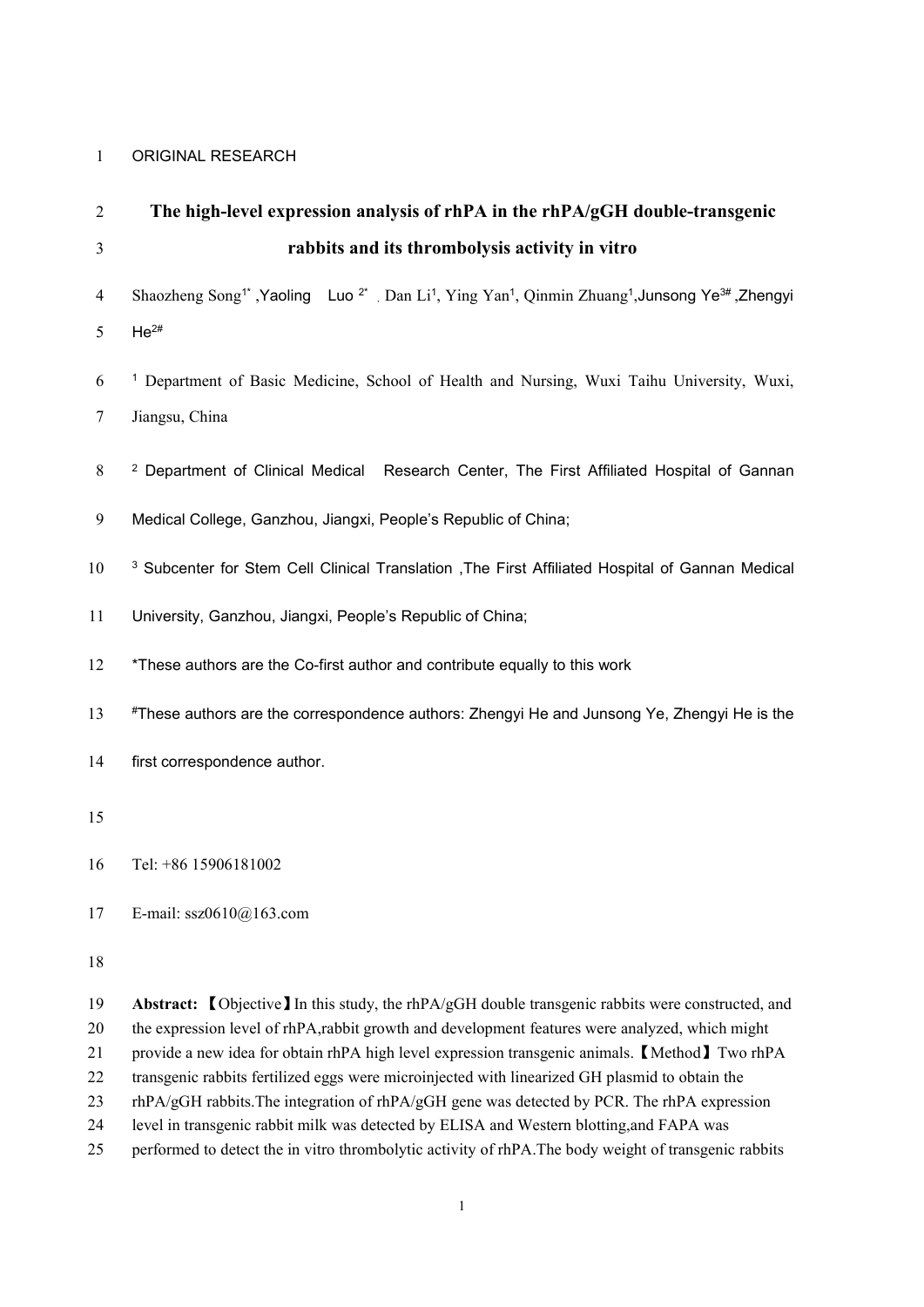26 at different growth stages were measured to test the effect of gGH gene on rhPA/gGH double 27 transgenic rabbits growth and development **[Result**] A total of 151 rhPA transgenic rabbits fertilized eggs were obtained through superovulation, 125 of them were microinjected with linearized GH plasmid and transplanted into 8 surrogate mother rabbits.Six surrogate mother rabbits were pregnant, 30 with a pregnancy rate of 75.0% (6/8), 16 rhPA/gGH gene double transgenic rabbits were identified 31 by PCR (10 $\Im$ ,6 $\Im$ ). The rhPA expression levels in rhPA single-transgenic rabbit whey were 32 0.27–0.63g/L, while the rhPA expression leves were 4.98-12.24 g/L in the rhPA/gGH 33 double-transgenic rabbits whey. The rhPA expression levels of rhPA/gGH double-transgenic rabbit whey were significantly increased by about 17.2–23.8 times, and had higher thrombolytic activity in vitro. There was no significant difference in body weight between rhPA/gGH double transgenic 36 rabbits, rhPA single transgenic or non-transgenic rabbits from birthday to 10 months age( $P > 0.05$ ). 【Conclusion】The rhPA/gGH double transgenic rabbits were successfully constrected, which was proved that the introduction of gGH gene could significantly increase the rhPA expression level in the milk of transgenic rabbits and without affecting the growth and development of transgenic rabbits, which laid a foundation for the preparation of transgenic rabbits with higher recombinant protein expression level in the future, and also provide new ideas and new methods for the establishment of mammary gland bioreactor.

**Keywords:**rhPA/gCH ;double transgenic rabbit; *rhPA* expression; recombinant protein expression

#### **Introduction**

 Thrombosis diease is a common and frequent disease that might seriously threaten human health and life, and thrombolytic therapy is one of the most widely used and effective treatment 47 methods in clinical practice<sup>[1-3]</sup>. The human tissue-type plasminogen activator(tPA) is a serine protease synthesized and secreted by vascular endothelial cells, which can efficiently and 49 specifically dissolve thrombus and it is a good second-generation thrombolytic drug<sup>[4-5]</sup>. The recombinant human plasminogen activator (rhPA) in this study is a recombinant mutants of natural 51 tPA<sup>[6]</sup>, which belongs to the third generation thrombolytic drugs and has more superior thrombolytic efficacy than natural tPA. Therefore, the study of how to stably improve the rhPA expression level is an important guideline for the development of new thrombolytic drugs.

Currently, exogenous gene expression silencing is an important bottleneck in animal mammary

gland bioreactor research. Although some methods such as the use of friendly sites (Rosa26, Hipp11,

Pifs501), site-specific targeted integration (ZFNs, TALENs, CRISPR/Cas9), functional gene

recombination modification and optimization of cis-acting elements (promoters, introns, enhancers)

58 can overcome or alleviate gene expression silencing, there are still many limitations [11-12]. Therefore,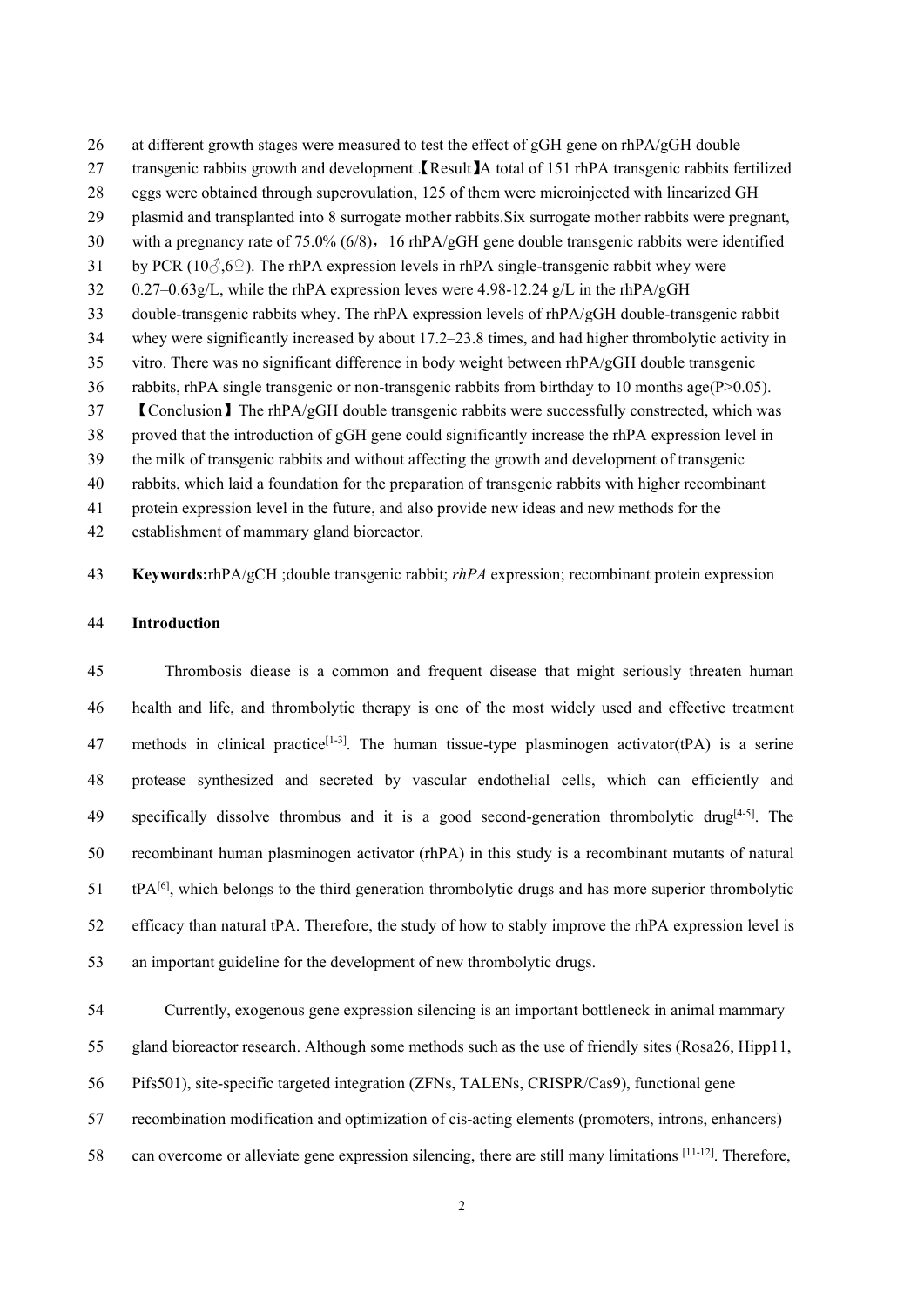we need to study new ideal techniques to optimize and improve the exogenous genes expression level of transgenic animal. At present, the strategies to improve the expression level of tPA and rhPA gene are mainly in the modification of the gene itself and optimization of cis-acting elements. For example, Ebert KM et al constructed transgenic goat to expression tPA in mammary gland with 63 active function at 3  $\mu$ g/mL by modifying the tPA mutant recombinant<sup>[13]</sup>. Lu Y et al used sheep β-lactoglobulin gene asa promoter regulatory sequence to construct the vector,by which the tPA 65 expressed in the mammary gland of transgenic mice was about 6  $\mu$ g/mL<sup>[14]</sup>. Zhou Y et al used tPA to replace the partial coding sequence of mouse whey acid protein to construct the mWAP-htPA hybrid 67 gene base, and the tPA expression level in the transgenic mice mammary gland was increased<sup>[15]</sup>. In our laboratory, the goat β-casein and CMV were used as the hybrid promoter regulatory sequences to construct a recombinant mammary gland-specific expression vector (PCL25/rhPA). The expression level of recombinant tPA in the mammary gland of rhPA transgenic rabbits could reach 71 630μg/mL<sup>[16-17]</sup>. However, the expression level of tPA and rhPA in the above studies is still at a low level and has never been scientifically and effectively solved.

 Some researchers have proved that transgenic animals constructed through double gene co-integration can produce synergistic effect, where one gene can promote the expression level of 75 the other gene and increase the expression level of the target gene<sup>[18-20]</sup>, resulting in higher yields. 76 For example, Sendtner M et al<sup>[19]</sup> found that transfection the double gene with ciliary neurotrophic factor (CNTF) and leukemia inhibitory factor (LIF) was able to significantly increase the expression 78 level of LIF protein and produce trophic physiological effects on motor neurons. Chen XY et al <sup>[20]</sup> constructed double transgenic pigs by injected recombinant lentivirus containing fluorescent protein genes (DsRedl and Venus) into 2-cell stage embryos of pigs, and the double transgenic pigs can 81 synergistically promote the efficient fluorescent protein gene expression. Kundu S<sup>[21]</sup> and Gomes<sup>[22]</sup> have also concluded that double transgenic co-integration synergistically can promote the expression of the target recombinant protein. However, there are few reports on the use of double transgenic synergy to promote the expression level of tPA gene.

 Goat growth hormone (gGH) is a prolactin-like protein secreted by the anterior pituitary gland of goats, which controls the activation of β-casein and α-LA receptors to produce synergistic effects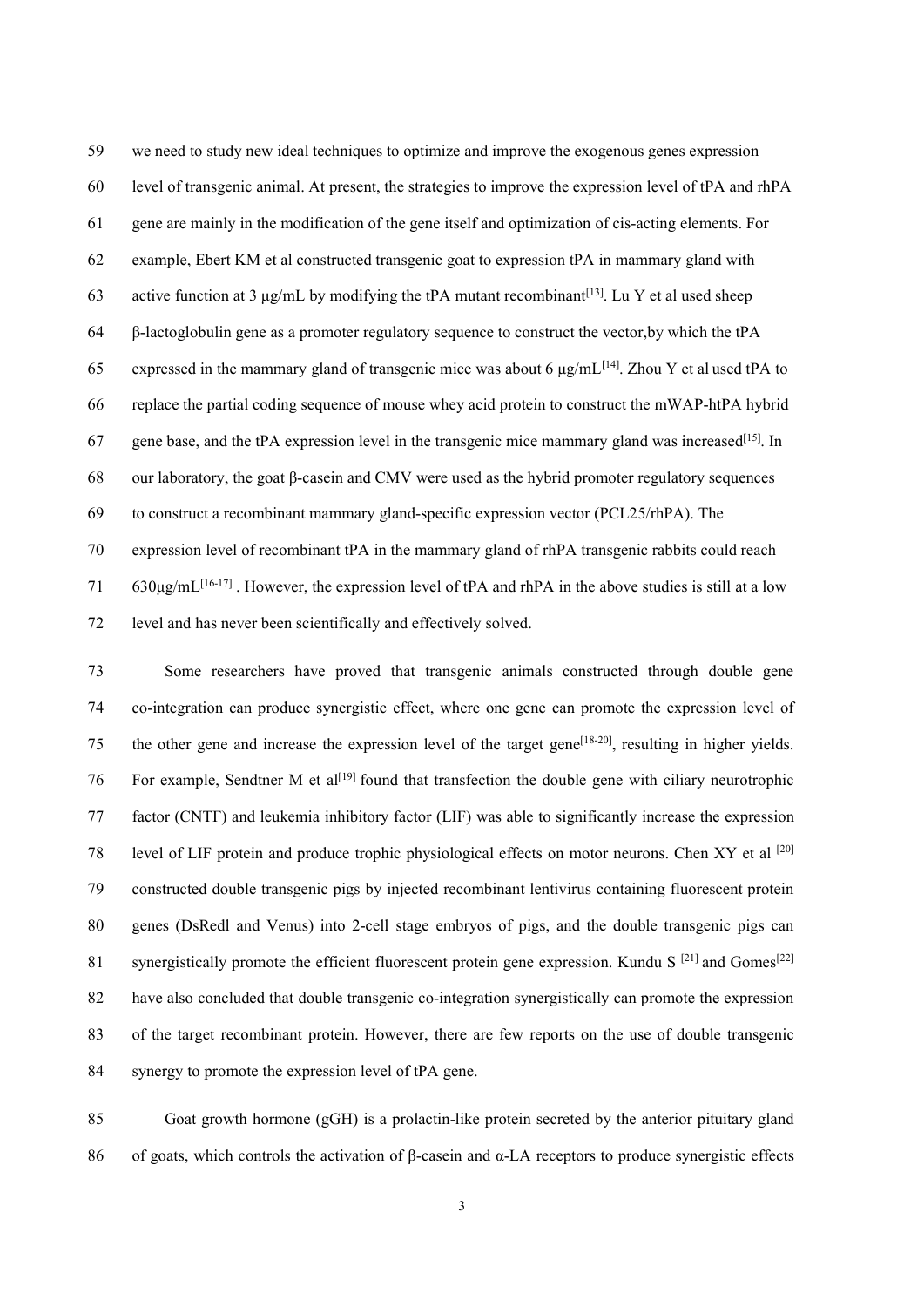and has the function of promoting mammary gland growth, development and maintaining lactation . <sup>[23-25]</sup> This indicates that the transferring of gGH gene into animals may enhance the recombinant 89 protein expression level. Therefore, it may play an important role in transgenic animals. However, there was not been reported whether the double gene co-integration of gGH and rhPA genes into transgenic rabbits can improve the expression of rhPA or not, the gGH gene whether can efficiently synergistically promote the rhPA expression level in the mammary gland of transgenic rabbits deserves further investigation.

94 In this study, the previously obtained rhPA single transgenic rabbits<sup>[16]</sup> (PCL25/rhPA mammary gland specific expression vector with rhPA gene) were used as the experimental rabbit. The rhPA transgenic rabbits fertilized eggs were microinjected with gGH gene to construct rhPA/gCH transgenic rabbits, which might provide a new idea andmethod for the preparation of high expression level rhPA transgenic animals in the future,and also might lay a foundation for the efficient and large-scale production of other recombinant pharmaceutical proteins.

# **1 Materials and methods**

## **1.1 Vectors and Reagents**

 PCL25/rhPA (deletion mutants of L, F, E and K1 regions of tPA) and PCL25/gGH plasmid and strains were preserved in the laboratory. They were mammalian mammary gland-specific expression vectors with goat β-casein as regulatory element and CMV as promoter (Fig.1), which have been 106 validated for expression recombinant protein on goat cells, mice, and individual rabbits<sup>[16,26-27]</sup>. FSH (Ningbo Sansheng Pharmaceutical Co. Ltd.), HCG (Lizhu Pharmaceutical Co. Ltd.), Sumianxin II(Veterinary Institute of Military University), FBS(HyClone), hyaluronidase(Sigma), Zoletil50(Virbac), protease K(Sigma), M2(Sigma), M16 (Sigma), mouse anti-tPA monoclonal antibody (Santa Cruz), goat anti-mouse monoclonal antibody IgG-HRP(Santa Cruz);DNA gel purification and recovery kit was purchased from QIAGEN, various restriction enzymes and DNA polymerases were purchased from Takara Bio (Dalian) Co. Ltd., other reagents were purchased from Shanghai Pharmaceuticals, Shanghai Shenggong Bioengineering Co. Ltd., Nanjing Shengxing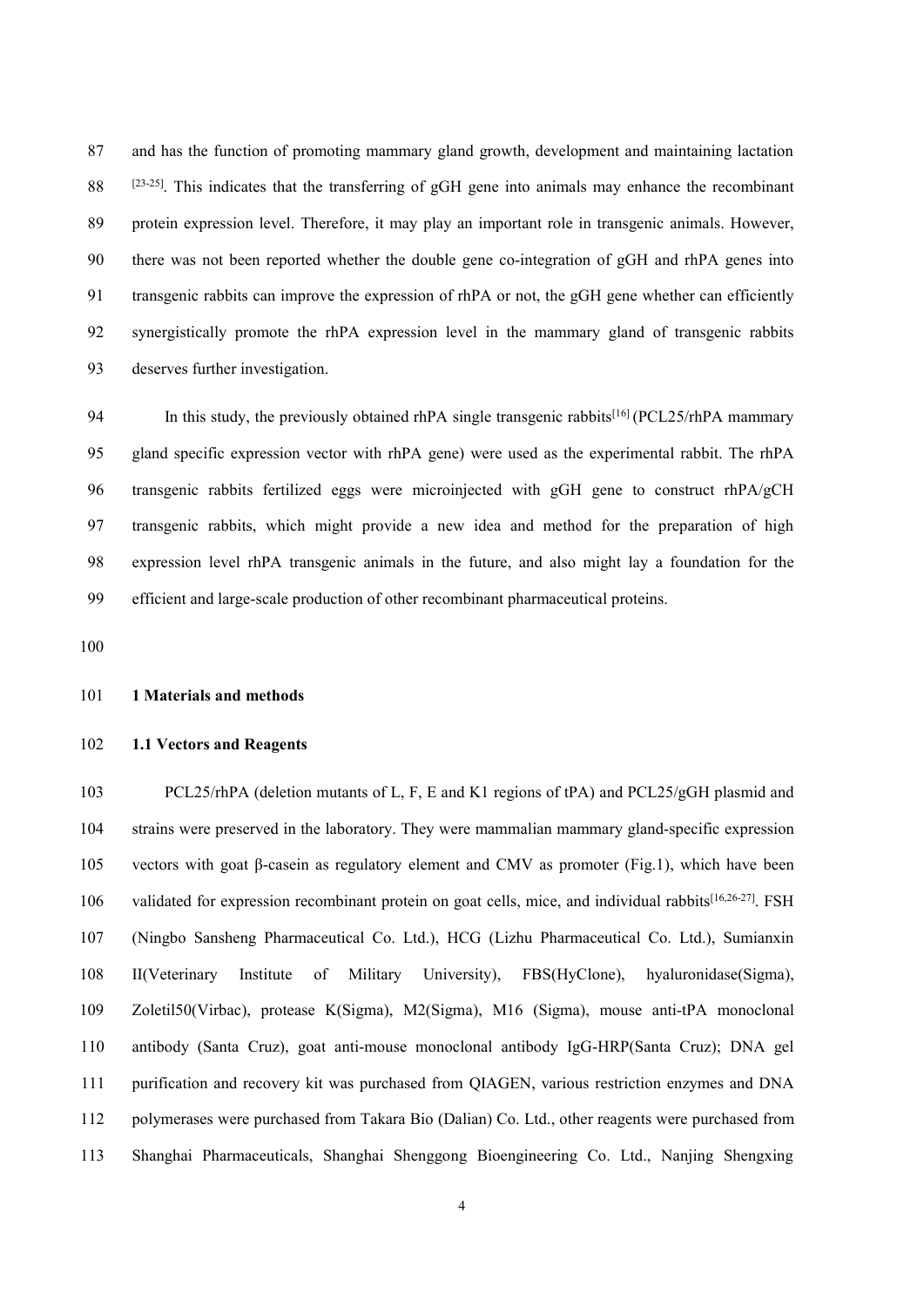Biotechnology Co. Ltd.

## **1.2 Animals**

 The rhPA single transgenic rabbits (New Zealand rabbits, labeled K29 and K34, with goat 117 β-casein gene as a regulatory element) <sup>[16]</sup> and normal non-transgenic New Zealand rabbits were raised with single cages in Jiangsu Province Transgenic Animal Pharmaceutical Engineering Research Center, with a temperature of 20°C, 12h of light (7:00-19:00) and free of food intake . All animal procedures and study designs were conducted under the Guide of the Care and Use of Laboratory Animals (Ministry of Science and Technology of the People's Republic of China) and approved by the Animal Care and Use Committee of Yangzhou University, Yangzhou, China (license number: SYXK(Su)2017-0044).

## **1.3 Preparation of gene fragments for microinjection**

126 PCL25/gGH plasmids were linearized by Not/Sal I endonuclease double digestion, the gene fragments were recovered for microinjection by using QIAGEN DNA gel purification recovery kit. 128 The gene fragments were diluted to 5 ng· $\mu$ L<sup>-1</sup> using TE buffer (5 mmol·L<sup>-1</sup>Tris, pH 7.4 0.1 mmol·L<sup>-1</sup> EDTA) and stored at -20°C.

## **1.4 Construction of rhPA/gGH transgenic rabbits**

 The rhPA transgenic rabbits (K29, K34) selected as donors and FSH were injected intramuscularly into the hindlimbs muscle with 10 IU/each rabbit in the morning and evening (12 h 134 interval) for 3 d. On the 4th day, 5 IU/each FSH was injected intramuscularly at 7:00 a.m and 100 IU/each hCG was injected intravenously into the ear margins at 19:00 p.m.to obtain fertilized eggs. 136 On the 5th day at 12:00 noon, fertilized eggs were collected by surgery<sup>[16]</sup>. The rabbits were 137 anesthetized with subcutaneous atropine 1 mg·kg<sup>-1</sup> and intravenous injection of zoletil-50 7.5 138 mg·kg<sup>-1</sup> at the ear margin.The gGH gene fragments microinjected fertilized eggs were incubated in 139 an at 38 $\degree$ C, 5% CO<sub>2</sub> saturated humidity incubator for 30 min. Then the fertilized eggs were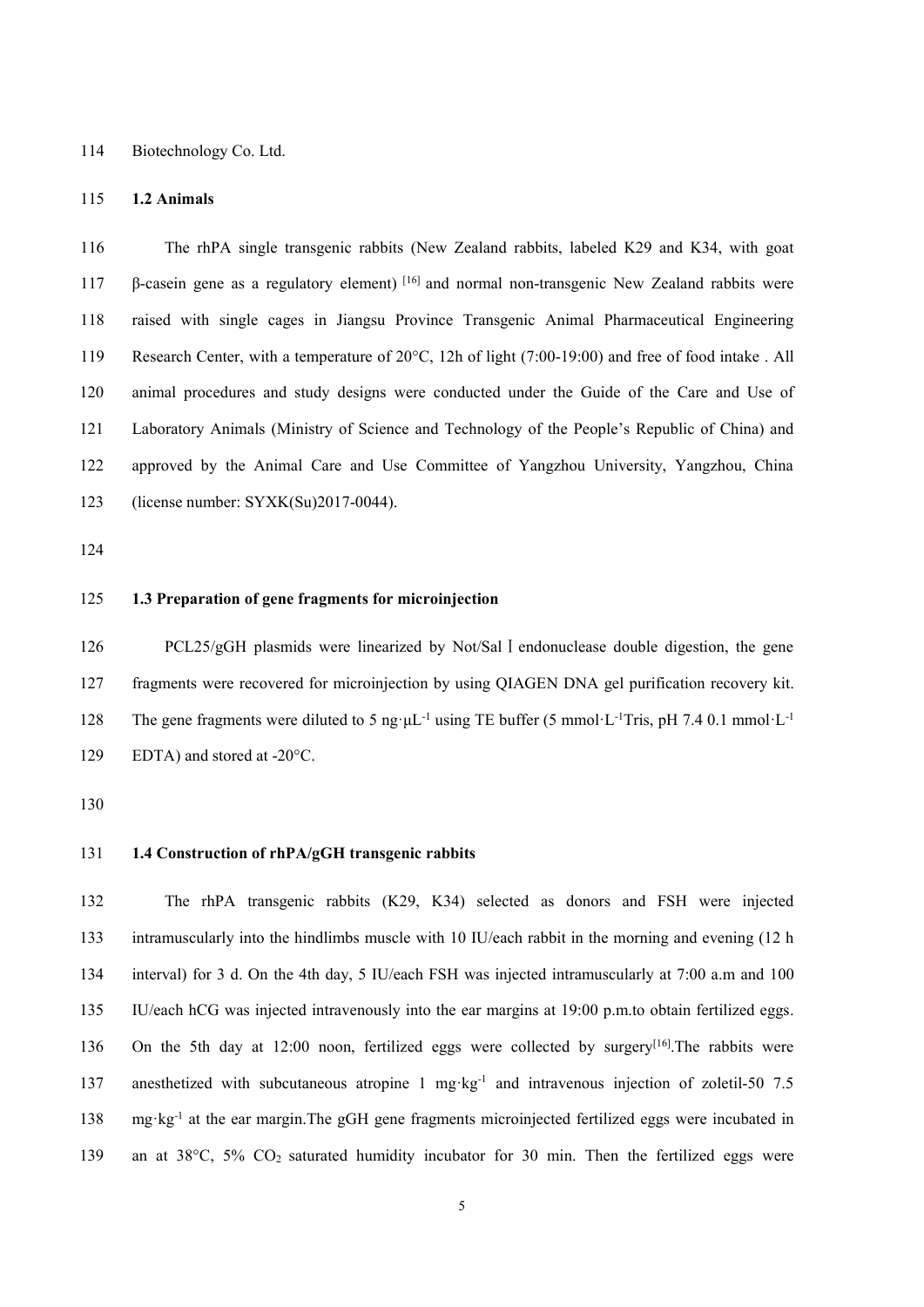140 transplanted into the oviducts of synchronized estrous recipient female rabbits with 10-30 eggs each 141 to be pregnant. The process of transgenic rabbit surgery was shown in Figure 2.

**1.5 PCR detection of transgenic rabbits**

The ear tip tissue of newborn rabbits was cut aseptically about  $1-2$  mm<sup>3</sup>, and added tissue lysate containing with 250 μg proteinase K, which digested overnight at 55°C. The genome was extracted by phenol/chloroform extraction and precipitated by 100% ethanol for PCR detection.Two pairs of primers for both rhPA and gGH genes were designed (as shown in Figure 1 and Table 1), in which CtPA-F/R primers were used for rhPA gene detection, and the PCR procedures were: 94℃ pre-denaturation for 5 min; 94℃ denaturation for 1 min, 50℃ annealing for 45s, 72℃ extension for 45s, a total of 30 cycles; 72℃ extension for 5 min. CgGH-F/R primers were used for gGH gene detection, and the PCR parameters were: 94℃ pre-denaturation for 5min; 94℃ denaturation for 1min, 54℃ annealing for 45s, 72℃ extension for 1min, a total of 30 cycles; 72℃ extension for 5min. PCR amplification products were subjected to 1% agarose gel electrophoresis to determine whether the band size was correct.

- **Primer name Primer sequence (5–3)** Product Size ( bp) CgGH-F TCGAGCGGATGATGGCTGCAGGCCCCCGG CgGH-R CGAGCGGCTAGAAGGCACAGCTGGCCTCC CtPA-F GTCGTGGATAGCGGTTTGATGAGACG CtPA-R CAGAGCCCTCCTTTGATGCTGATCGC
- Table 1 The primer sequences for PCR

## **1.6 ELISA detection of** rhPA **expression level**

 Transgenic female rabbits were mated with male rabbits and collected milk. The milk was 159 centrifuged at  $10,000 \times g$  for 30 min to remove the upper fat layer and the lower turbid layer, then the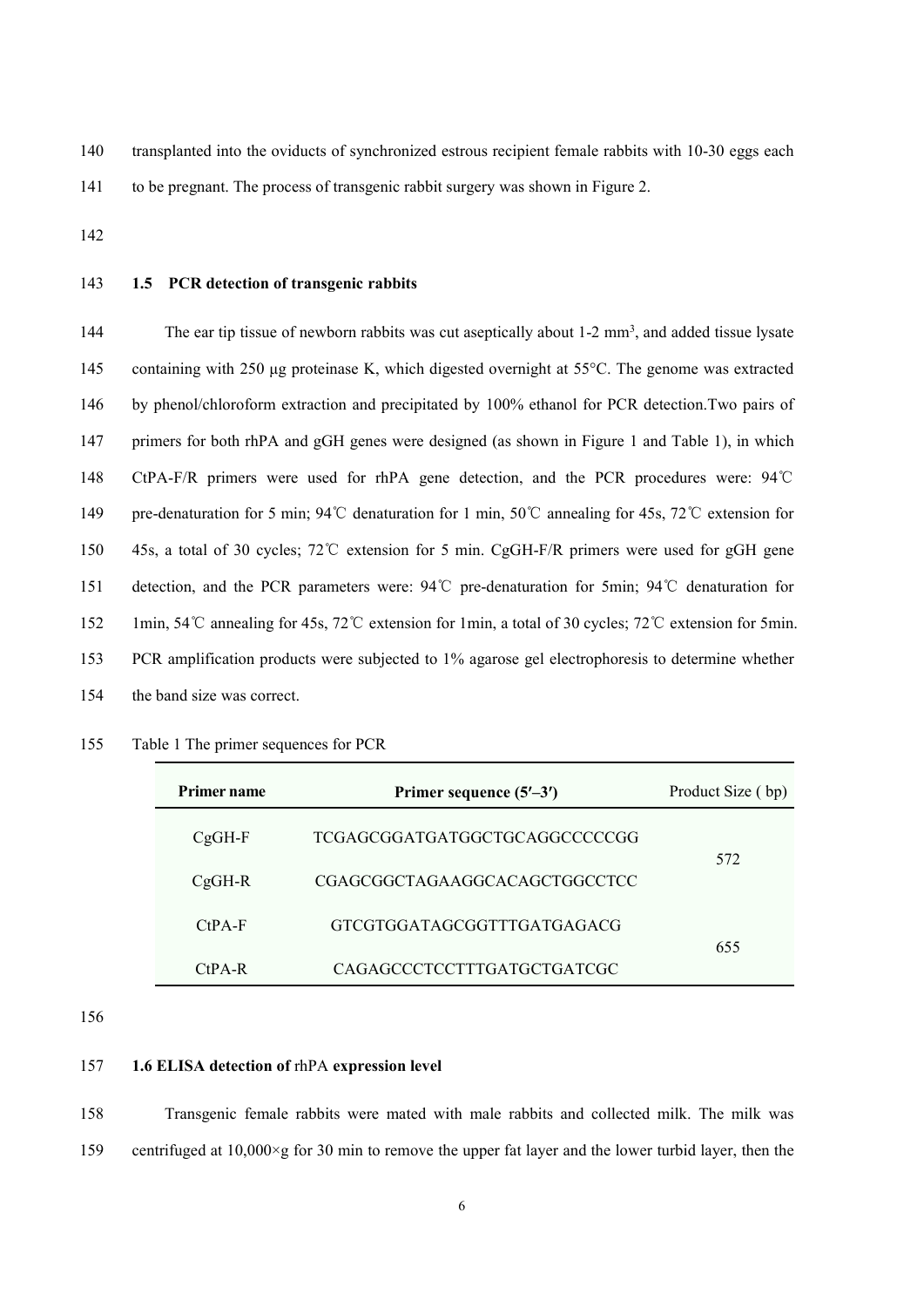whey was diluted 100 times in PBS for detection.100 μL whey and 100 μL coating buffer (1.696 g·L<sup>-1</sup> Na<sub>2</sub>CO<sub>3</sub>, 2.856 g·L<sup>-1</sup>NaHCO<sub>3</sub>, pH 9.6) were added to each well in 96-well ELISA plate overnight at 4°C. The coating buffer was discarded and washed 3 times with PBS containing 0.05% Tween-20.Add 200 μL of sealing fluid (PBS containing 10% fetal bovine serum)to each well and incubated at 37 ℃ for 2 h. The mouse anti-tPA monoclonal antibody was used as the primary antibody (sc-59721, Santa Cruz), and the goat anti-mouse monoclonal antibody IgG-HRP was used as the secondary antibody (sc-2005, Santa Cruz).All of the antibody was incubated respectively at 167 37 °C for 2 hours. 50 μL of chromogenic reagent (5 mg OPD, 15 μL 30% H<sub>2</sub>O<sub>2</sub>,28.4 g·L<sup>-1</sup>Na<sub>2</sub>HPO<sub>4</sub>, 168 19.2 g·L<sup>-1</sup> citric acid) was added to each well and incubated in dark at 37°C for 20min. After coloration, the OD<sup>450</sup> value was measured by microplate reader. Alteplase was used as a standard to draw a standard curve,then calculate rhPA expression level in rhPA/gGH double-transgenic rabbits and rhPA single-transgenic rabbits.

## **1.7 Western blotting**

 Transgenic rabbit whey was diluted with 100-fold PBS and subjected to 12% SDS 175 polyacrylamide gel electrophoresis (SDS-PAGE)<sup>[16]</sup>. The acrylamide gel was transferred to PVDF 176 membrane using transfer buffer (1.93 g·L<sup>-1</sup>tris, 9 g·L<sup>-1</sup>glycine) at 250 mA for 3.5 h. After washing 177 with ultrapure water, the gel was blocked with blocking buffer (20 mmol·L<sup>-1</sup>Tris, 137 178 mmol·L<sup>-1</sup>NaCl,0.1% Tween-20,10% fetal bovine serum, pH7.6) at 37°C for 2h. PVDF membrane was incubated with the primary antibody (1:2000 dilution, mouse anti-tPA monoclonal antibody, 180 sc-59721, Santa Cruz) for 2 h at  $37^{\circ}$ C. After 3 times wash with TTBS (20 mmol·L<sup>-1</sup>Tris, 137 181 mmol·L<sup>-1</sup>NaCl, 1% Tween-20, pH7.6),PVDF membrane was incubated with the secondary antibody-HRP dilution (1:2000 dilution, goat anti-mouse monoclonal antibody IgG-HRP, sc-2005, Santa Cruz) at 37℃ for 2h. The PVDF membrane was removed, washed with PBS, added 184 chromogenic reagent (50mg DAB, 100mL 0.05 mol·L<sup>-1</sup> TB, 30μL 30% H<sub>2</sub>O<sub>2</sub>, pH7.6), and incubated at room temperature for 15 min, air-dried, photographed, recorded and stored.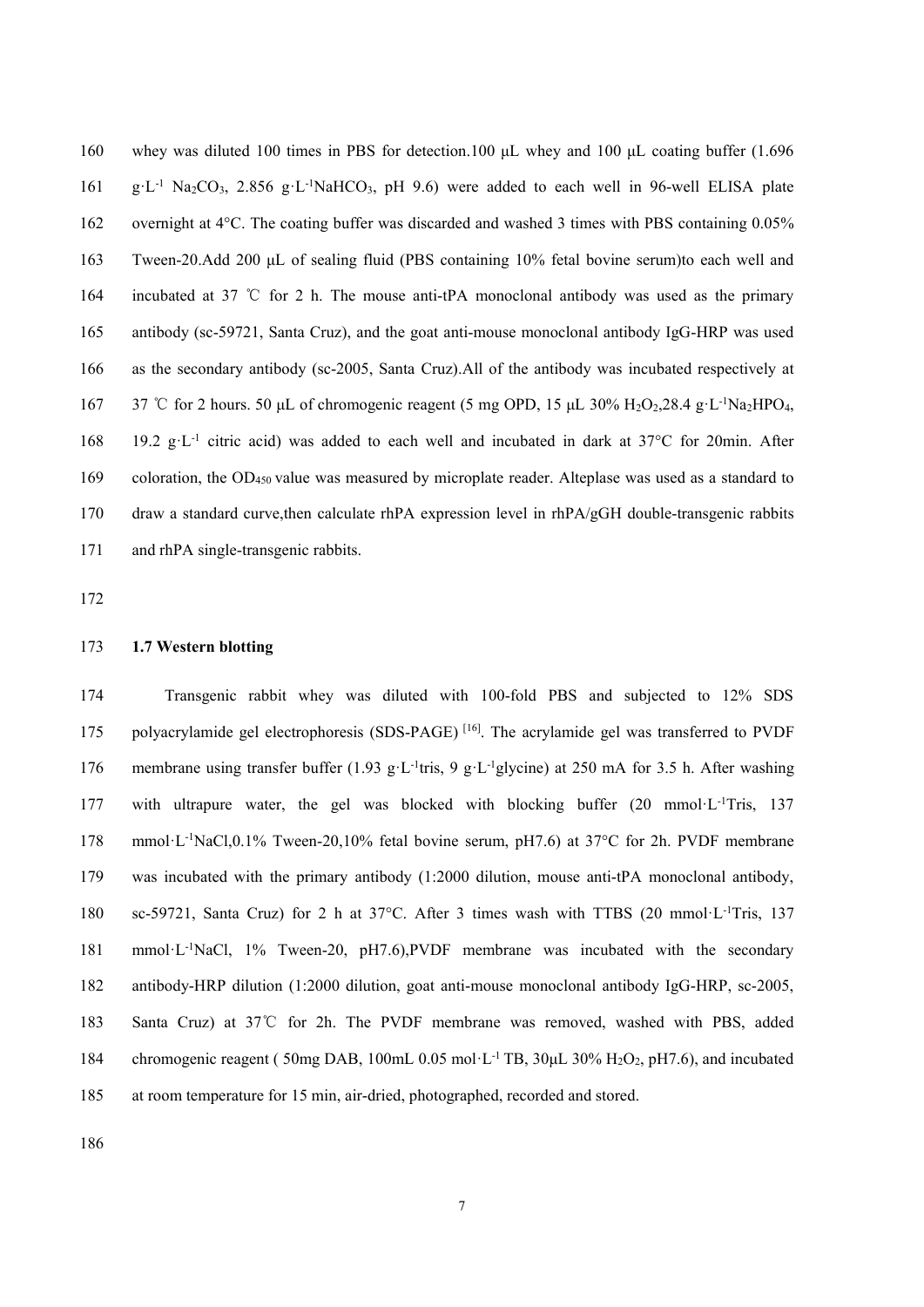## **1.8 FAPA assay for thrombolytic activity**

 Using PBS buffer as solvent, 1% agarose gel, 10mg/mL fibrinogen and 10U/mL thrombin were prepared respectively. Boil and melt 1% agarose gel, and take 20mL in a 50mL centrifuge tube, until the temperature dropped to about 50°C without scalding. Warm 1mL of 10mg/mL fibrinogen preheated to 37℃ and add to agarose gel,then take 1mL of 10U/mL thrombin preheated to 42℃ and add to agarose gel. After agarose gel solidification at room temperature, punch and seal the bottom, and added 50 μL of rabbit whey into each well,alteplase as a positive control, normal non-transgenic rabbit whey as a negative control, and PBS as ablank control. The wells were placed at 37℃ overnight to measure the sizes of the transparent rings.

## **1.9 Growth and development monitoring of** rhPA/gGH **double transgenic rabbits**

 Under the same weaning time and feeding management conditions, the body weight of rhPA single-transgenic rabbits, rhPA/gGH double-transgenic rabbits and normal non-transgenic rabbits (same strain, both are New Zealand rabbits) at different growth and development stages were monitored. The body weight of rabbits was measured continuously from birth to 10 months age, and the growth curves of rabbits were plotted with time (month) as the horizontal coordinate and weight (g) as the vertical coordinate, and the significance of differences was analyzed. The growth and development of rhPA single-transgenic rabbits, rhPA/gGH double-transgenic rabbits and normal non-transgenic rabbits were analyzed.

## **1.10 Statistical analysis ofdata**

 The statistical software SPSS 25.0 was applied to process and statistically analyze the data.The 209 experimental datas were expressed as mean  $\pm$  standard error ( $\bar{x}$ ± s), and the one-way ANOVA and t-test were performed, the difference was statistically significant when P<0.05 and the difference 211 was not statistically significant when  $P \ge 0.05$ .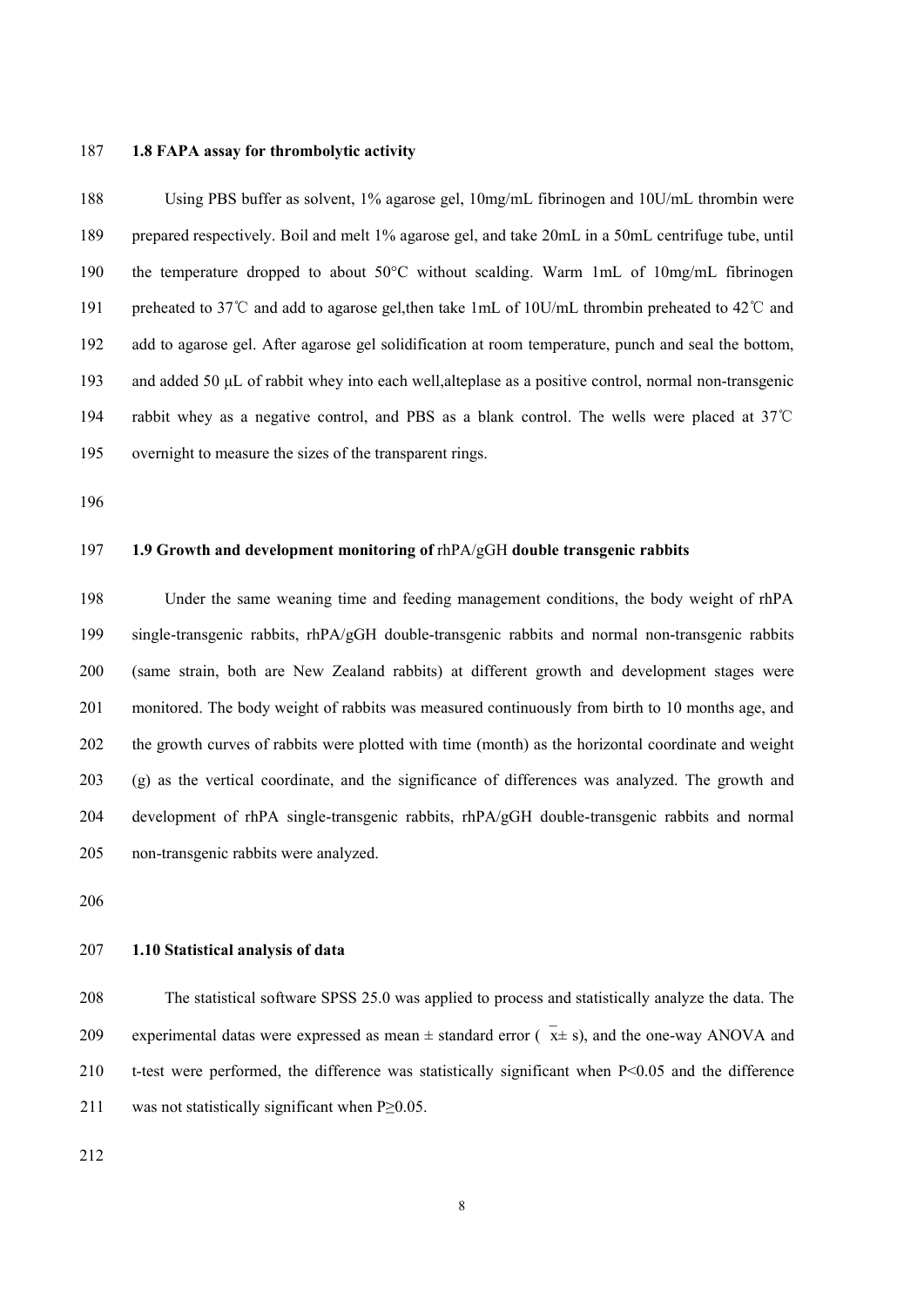**2 Results**

# **2.1 Purification and recovery of** PCL25/gGH **gene fragments for rabbit fertilized eggs microinjection**

 The plasmid PCL25/gGH was double digested with Not I/Sal I enzyme, and the electrophoresis patterns of the recovered gene fragments using the gel purification recovery kit are shown in Figure 1. A bright band about 16 700 bp can be seen from the figure and no other band can be found. The electrophoresis results showed that the gene fragment about 16 700bp was successfully digested and recovered for microinjection.

# **2.2 Screening and analysis ofdouble transgenic rabbits**

223 A total of 174 rabbit fertilized eggs were obtained from 2 rhPA single transgenic rabbits (labeled K29 and K34) by supernumerary ovulations, of which 151 were fertilized, with a fertilization rate 90.2% (157/174). The 144 better fertilized eggs were selected for microinjection and transplanted into the oviducts of synchronized estrous recipient female rabbits,six of them became pregnant and delivered successfully, with a pregnancy rate of 75.0% (6/8). A total of 40 rabbits were born. A total of 25 transgenic rabbits integrated with the rhPA gene by PCR detection. 229 16 rabbits ( $10\textdegree$ , $6\textdegree$ ) integrated with the rhPA/gGH double gene (Fig.3), indicating these rabbits are rhPA/gGH double-transgenic rabbits. The rhPA/gGH double gene integration rate was 40.0% 231 (16/40), which was detailed in Table 2.

 Table 2 Statistics of rhPA expression level in mammary glands of single and double transgenic rabbits

|                 |      | Single-transgenic |         | $rhPA/gGH$ Double-transgenic |         |       |       |       |  |  |  |
|-----------------|------|-------------------|---------|------------------------------|---------|-------|-------|-------|--|--|--|
| <b>Samples</b>  | K29  | K34               | $K29-1$ | $K29-2$                      | $K34-1$ | K34-2 | K34-3 | K34-4 |  |  |  |
|                 |      |                   |         |                              |         |       |       |       |  |  |  |
| rhPA expression | 0.63 | 0.27              | 10.83   | 12.24                        | 6.15    | 5.21  | 6.43  | 4.98  |  |  |  |
| levels $(g/L)$  |      |                   |         |                              |         |       |       |       |  |  |  |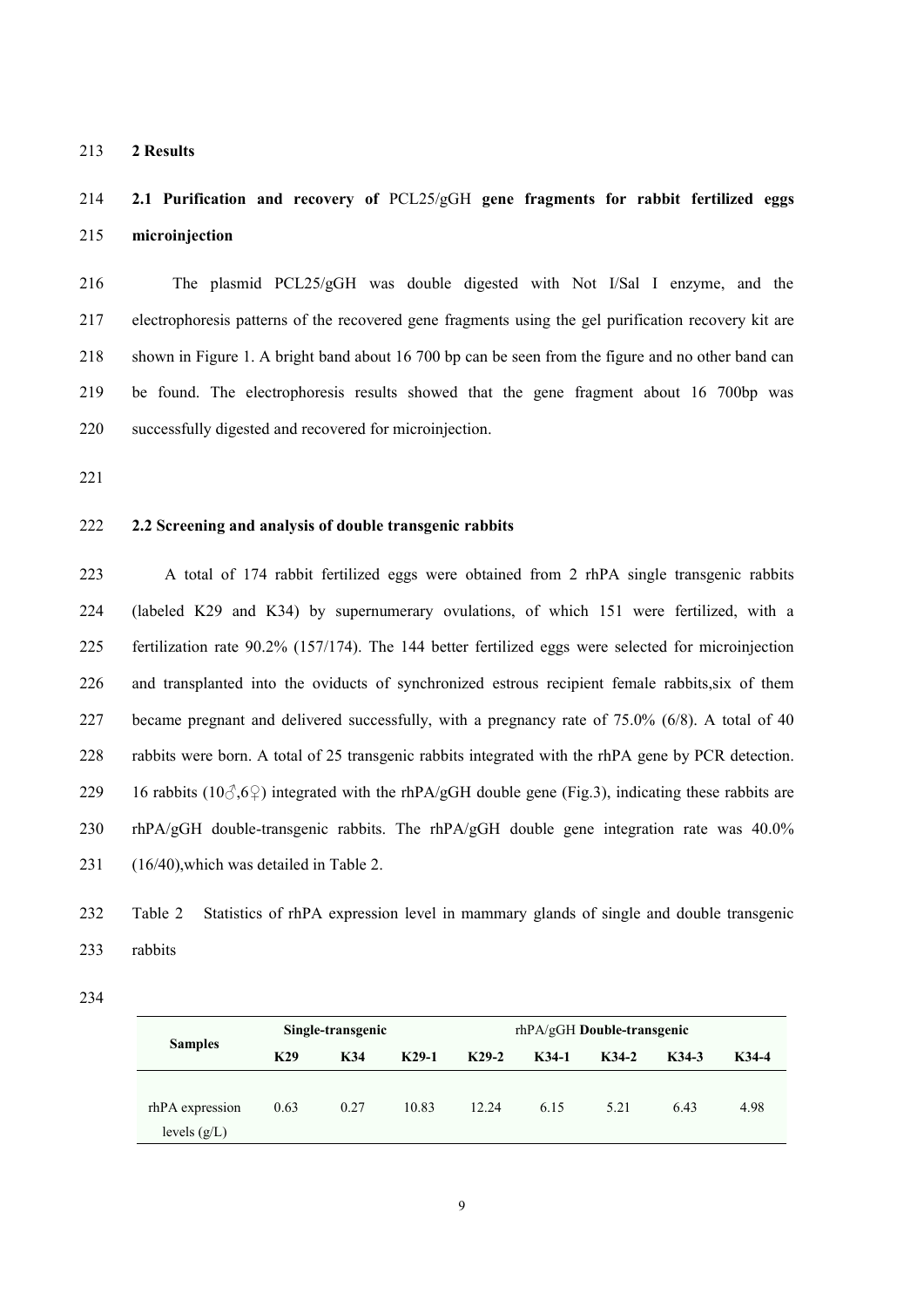| Expressing relative<br>multiple of rhPA   |                              | 17.2<br>3) | 19.4                              | 22.8 | 19.3              | 23.8 | 18.4                                                    |
|-------------------------------------------|------------------------------|------------|-----------------------------------|------|-------------------|------|---------------------------------------------------------|
| (Double-transgenic/<br>Single-transgenic) | $\overline{\phantom{a}}$     |            | $(10.83/0.6)$ $(12.24/0.6)$<br>3) |      |                   |      | $(6.15/0.27)$ $(5.21/0.27)$ $(6.43/0.27)$ $(4.98/0.27)$ |
| Average expression<br>levels $(g/L)$      | $0.45 \pm 0.25$ <sup>*</sup> |            |                                   |      | $7.64 \pm 1.05^*$ |      |                                                         |

235 \*There was significant difference between single-transgenic, rhPA/gGH double-transgenic and normal non transgenic

236 rabbits in the same column ( $P \le 0.05$ ).

237 **2.3 ELISA assay**

238 The results of the rhPA expression levels of transgenic rabbits whey by ELISA are shown in 239 Figure 4 and Table 2. The expression levels of rhPA in the whey of K29 single-transgenic rabbit 240 were 0.63g/L, and the expression levels of rhPA in the K29-1 and K29-2 rhPA/gGH 241 double-transgenic rabbits whey were 10.83 and 12.24 g/L, respectively. The rhPA expression level 242 of double-transgenic rabbits was about 19.4 times more than single-transgenic rabbits (12.24/0.63). 243 The rhPA expression level in K34 single-transgenic rabbit whey was0.27g/L, and the rhPA 244 expression levels of K34-1~K34-4 rhPA/gGH double-transgenic rabbits whey were 6.15g/L, 5.21g/L, 245 6.43g/L, 4.98g/L, respectively. The rhPA expression level increased by about 23.8 times 246 (6.43/0.27). The rhPA expression level in two rhPA single-transgenic rabbits was  $0.27-0.63g/L$ , 247 while the rhPA expression level in rhPA/gGH double-transgenic rabbits was  $4.98$ -12.24g/L, which 248 was increased by about 17.2-23.8 times. ELISA results showed that the rhPA expression levels in the 249 rhPA/gGH double-transgenic rabbits was significantly higher than that of rhPA single-transgenic 250 rabbits  $(P<0.05)$ , and gGH gene could synergistically promote the high expression of rhPA gene in 251 the mammary gland of transgenic rabbits.

252

# 253 **2.4 Western blotting assay**

254 The results of Western blotting assay of single and double transgenic rabbit whey are shown in

255 Figure 5. A band of 39.2 kD in size can be seen, which is the same size as the band of the positive

256 control. The results indicated that the 39.2 kD protein successfully expressed in this transgenic rabbit

257 whey was the target product rhPA, and its protein molecular weight was correct in size and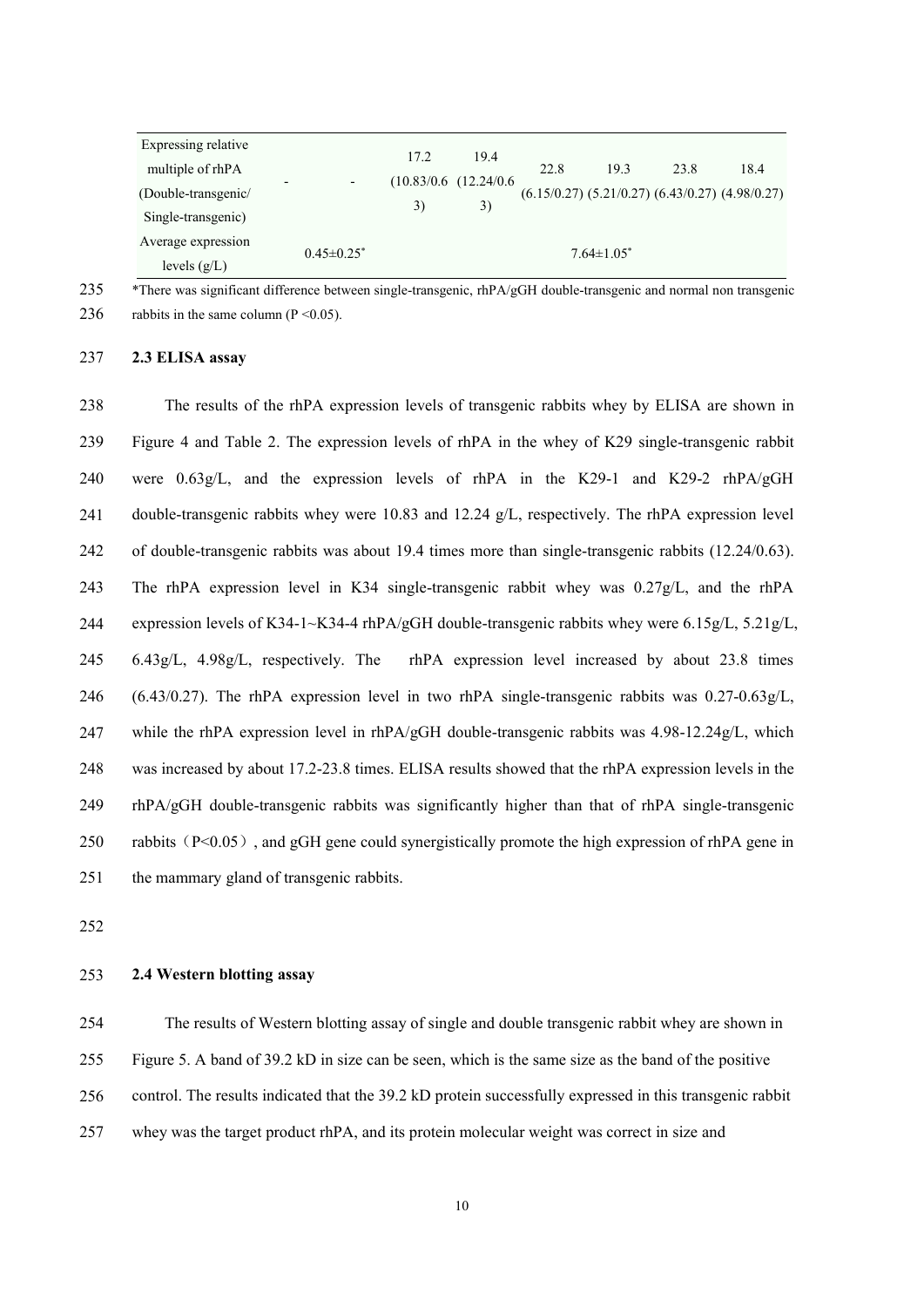consistent with the target protein gene.

# **2.5 Thrombolytic activity analysis by FAPA**

261 The thrombolytic activity of rhPA expressed in single and rhPA/gGH double transgenic rabbits whey in vitro were detected by fibrin agarose plate assay (FAPA). The ability of rhPA thrombolytic activity in vitro could be preliminarily judged according to the diameter of transparent circle. From 264 Figure 6, it was found that the rhPA expressed in the positive control standard and all the single and double transgenic rabbits whey had thrombolytic activity in vitro, and there were different degrees of thrombolytic transparent circles. However, the PBS blank control group and the normal non-transgenic rabbit whey did not have thrombolytic function, and there were no thrombolytic transparent circles. The rhPA expressed level in the whey of K29-1 and K29-2 rhPA/gGH double transgenic rabbits were higher than that of K29 single transgenic rabbit.

## **2.6 Growth and development of rhPA/gGH double transgenic rabbits**

 The body weights of transgenic rabbits integrated with rhPA single gene and rhPA/gGH double gene were measured continuously from month age up to the 10th month and compared with those of normal non-transgenic rabbits (Table 3). There were no significant difference in body weights at 275 different growth stages, which were not statistically significant ( $P > 0.05$ ). In addition, the monthly body weight of all rabbits increased significantly from 0 to 6 months, and there were significant 277 difference in monthly body weight (P<0.05). After 7 months, the rabbits monthly weight difference were not significant (P>0.05). The growth curves of rabbits (Figure 7) weight showed that the introduction of gGH gene did not affect the normalgrowth and development of rabbits. Compared with rhPA single-transgenic rabbits and normal non-transgenic rabbits, the weight growth trend of rhPA/gGH double-transgenic rabbits was consistent. After 7 months, the weight growth tends to be 282 gentle, and the average weight of rabbits grown to 10 months were between 4.5-5.0 kg. It can be found when rabbits grew to adulthood (10 months old), there were no significant difference in body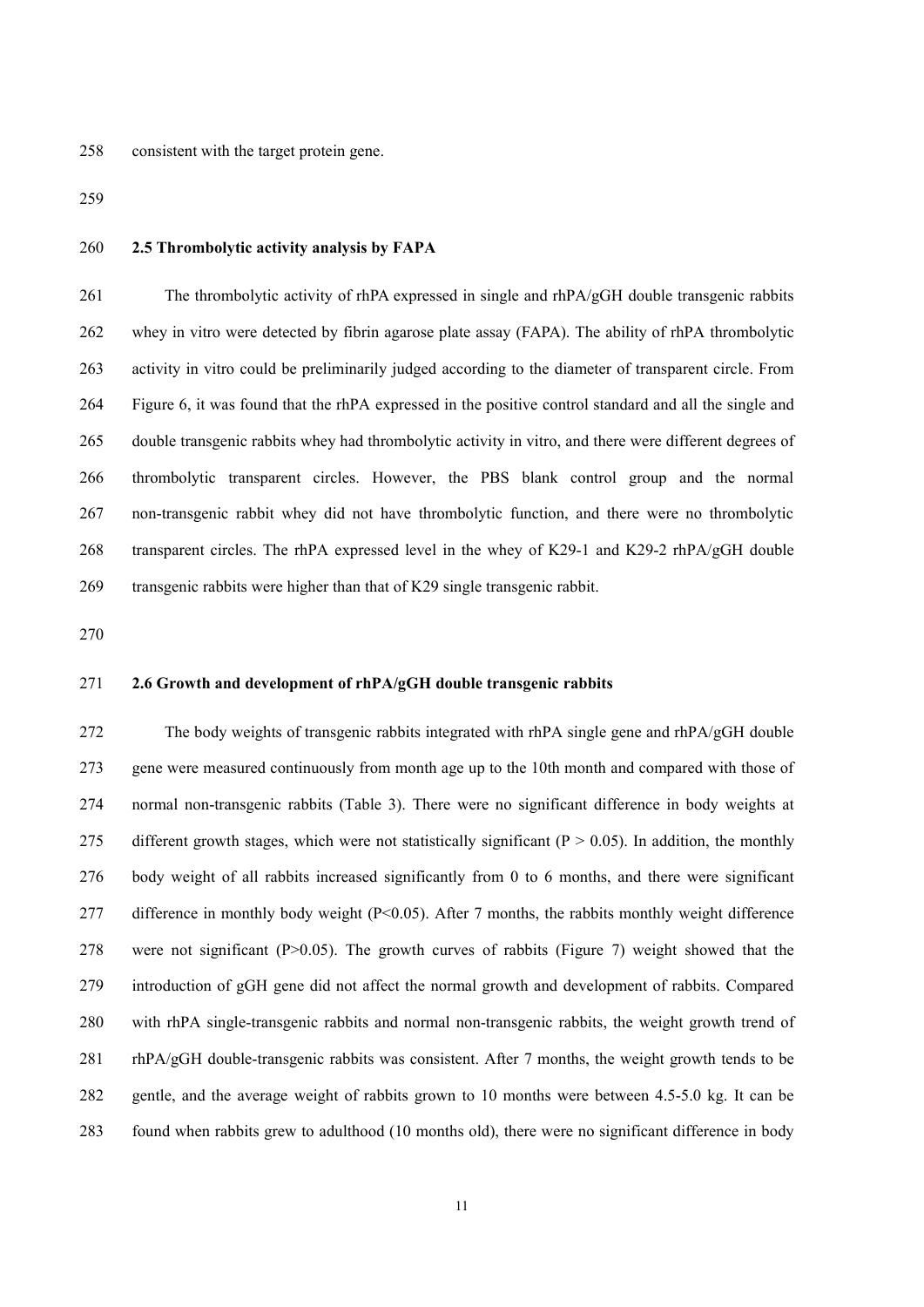284 weight between rhPA/gGH double genes, rhPA single transgenic rabbits and normal non-transgenic 285 rabbits  $(P>0.05)$  (Fig.8). The results indicate that the transfer of gGH gene did not affect the normal 286 growth and development of the transgenic rabbits, and the rhPA/gGH double transgenic rabbits were

287 able to survive and grow normally to adulthood.

288 Table 3 Weight measurement of normal rabbits and transgenic rabbits at different growth 289 stages( $\overline{x} \pm s$ )

| Month $(M)$                   | $\Omega$ |                         | 2               | 3                                                                                                                      | $\overline{4}$  | 5                                                                 | 6              | 7               | 8                                      | 9               | 10             |
|-------------------------------|----------|-------------------------|-----------------|------------------------------------------------------------------------------------------------------------------------|-----------------|-------------------------------------------------------------------|----------------|-----------------|----------------------------------------|-----------------|----------------|
| Weight $(g)$                  |          |                         |                 |                                                                                                                        |                 |                                                                   |                |                 |                                        |                 |                |
| normal                        |          |                         |                 | $1512 \pm 1$ 2210 $\pm 1$                                                                                              | $3123\pm3$      | $4086\pm3$ $4504\pm6$ $4587\pm1$ $4672\pm2$ $4766\pm1$ $4833\pm9$ |                |                 |                                        |                 |                |
| non-transge                   |          | $54\pm6^a$ $621\pm22^b$ |                 |                                                                                                                        |                 |                                                                   |                |                 |                                        |                 |                |
| nic rabbit                    |          |                         | 02 <sup>c</sup> | 13 <sup>d</sup>                                                                                                        | 10 <sup>e</sup> | 56 <sup>f</sup>                                                   | 7 <sup>g</sup> | 47 <sup>g</sup> | 12 <sup>g</sup>                        | 05 <sup>g</sup> | 1 <sup>g</sup> |
| rhPA                          |          |                         |                 | $674\pm51$ 1595 $\pm6$ 2242 $\pm2$ 3287 $\pm1$ 4161 $\pm1$ 4486 $\pm2$ 4534 $\pm1$ 4599 $\pm8$ 4691 $\pm2$ 4753 $\pm1$ |                 |                                                                   |                |                 |                                        |                 |                |
| single-trans $67 \pm 12^{*a}$ |          | $*b$                    |                 |                                                                                                                        |                 |                                                                   |                |                 |                                        |                 |                |
| genic rabbit                  |          |                         | $6*$            | $01*^{d}$                                                                                                              | $32**$          | $04*$ f                                                           | $83*5$         | $36*$           | $4*g$                                  | $67*$ g         | $62*g$         |
| rhPA/gGH                      |          |                         |                 |                                                                                                                        |                 |                                                                   |                |                 |                                        |                 |                |
| double-trans $61\pm9**$       |          | $593\pm47$              |                 | $1486 \pm 2$ 2283 $\pm 7$                                                                                              |                 | $3190 \pm 1$ 3998 $\pm 2$ 4541 $\pm 1$                            |                |                 | $4612 \pm 2$ $4665 \pm 1$ $4726 \pm 1$ |                 | $4790 \pm 1$   |
| genic rabbit                  |          | $\ast b$                | $3 * c$         | $5 * d$                                                                                                                | $12**$          | $0.5**$ f                                                         | $24*8$         | $89*g$          | $68*$                                  | $30*8$          | $54*8$         |

290 \*There was no significant difference between rhPA/gGH and normal non transgenic rabbits (P > 0.05);

#### 291 **3 Discussion**

292 According to the statistical analysis of the World Health Organization (WHO), the annual 293 number of deaths due to cardiovascular diseases is about 13 million worldwide, among which 294 thrombotic diseases account for more than  $50\%$ , and there is an obvious increasing trend  $[28-29]$ . At 295 present, thrombolytic drugs such as alteplase (tPA), reteplase, monteplase, lanoteplase, and 296 tenecteplase are mainly used in clinical treatment of thrombosis<sup>[30]</sup>. The recombinant human 297 fibrinogen activator (rhPA) in this study is a newly developed third-generation recombinant 298 thrombolytic drug with the advantages of high efficiency, safety, specificity, small side effects and 299 so on. The clinical use of thrombolytic drugs is mostly produced by prokaryote or mammalian cell 300 expression, which has the limitations of low production or high price, and the popularization of mass 301 use has been limited [16,31]. Therefore, how to efficiently and conveniently produce rhPA at low cost 302 and higher activity has always been a hot topic in scientific research. Since the successful expression 303 of human  $\alpha$ -antitrypsin in sheep mammary gland by Wright et al in the 1990s<sup>[32]</sup>, mammary gland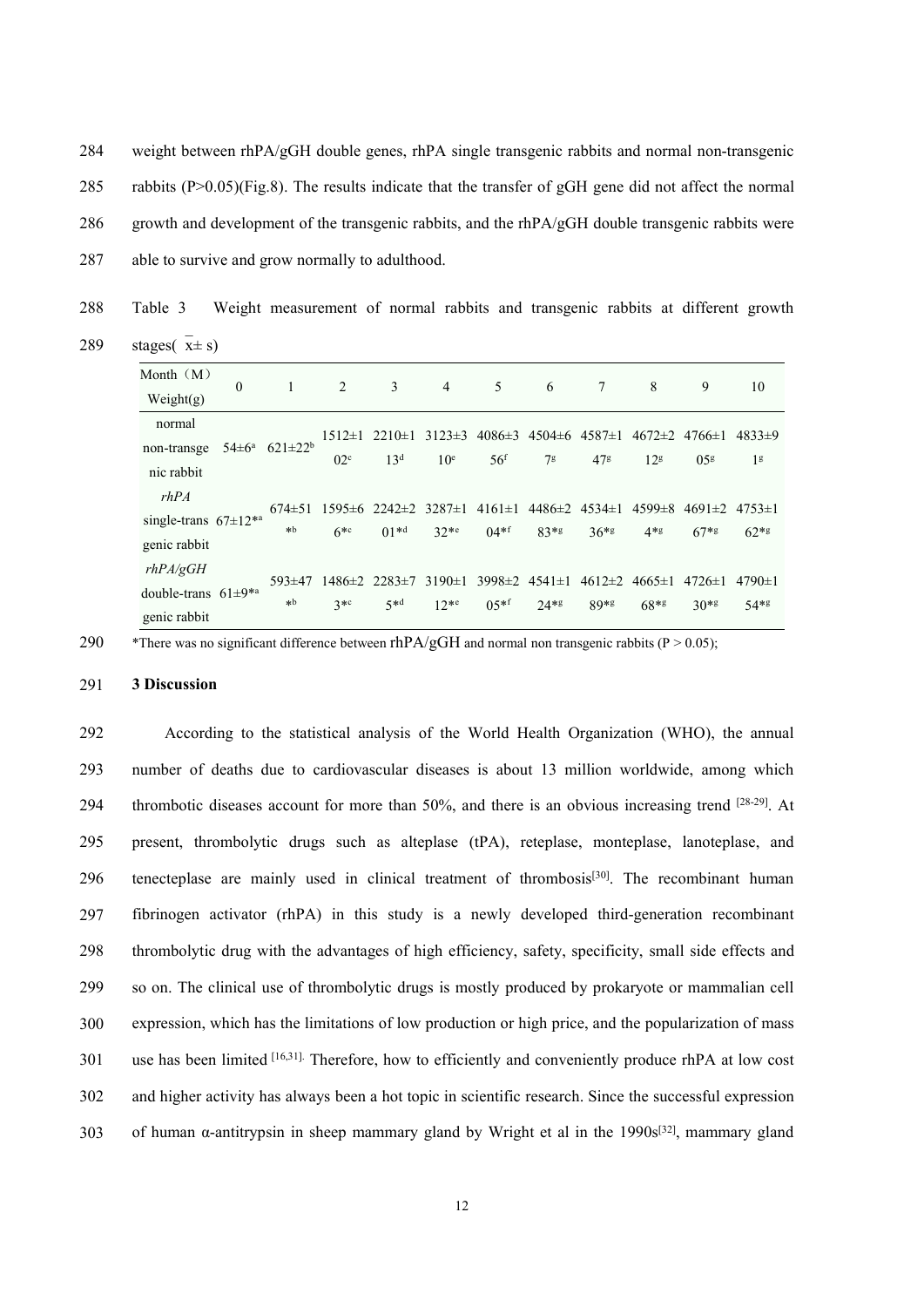bioreactors have shown an attractive prospect, which provides a great possibility for the production of recombinant thrombolytic drugs. However, rhPA and tPA is a non milk protein, and its expression 306 levels in animal mammary glands is low  $[13-17]$ . Therefore, it is particularly important to explore how to improve the expression level of non-lactoprotein rhPA in animal mammary glands.

 At present, there are many methods to improve the efficiency of exogenous gene expression in 309 animals [11-12,33]. The two genes in double transgenic organisms can produce synergistic promotion to regulate the gene network system of the organism, and to increase the expression level of exogenous 311 target genes <sup>[34]</sup>. In recent years, there have been many reports on double genes to improve the 312 expression level of exogenous target genes. For example, Kundu S et al<sup>[21]</sup> introduced NUP98-PHF23 (NP23) and NUP98-HOXD13 (NHD13) gene expression vectors into mice to prepare NP23-NHD13 double transgenic mice, and successfully expressed high-level target genes. 315 The studies of Chen XY et al  $[20]$  and Sendtner M et al  $[19]$  on pig and human somatic cells also proved the phenomenon of double gene pro-expression, which led to a significant increase in the expression level of target genes. Therefore, double gene synergistic pro-expression is a good strategy to increase target gene expression, which provides a new idea for improving the expression of rhPA level in transgenic rabbit mammary glands.

 Since 1920, when EVANS first demonstrated that the growth-promoting substance in the pituitary gland is growth hormone, scholars have studied the GH gene extensively and intensively, 322 and have achieved important results  $[35]$ . It has been reported that growth hormone (GH) is able to combine with the HRE sequence of the β-casein gene to promote receptor activation and 324 synergistically increase the specific expression of lactoproteins <sup>[25,36]</sup>. Therefore, it is highly possible to improve the expression level of exogenous genes in transgenic animal mammary gland by using GH gene introduction. However, the current strategy to improve the expression level of tPA and rhPA genes in the mammary gland of transgenic animals is often to optimize the gene vector 328 construction [15-16,26-27]. There are few reports on the synergistic promotion of tPA gene expression by double transgenic animals, especially the study of GH gene synergistically promoting the expression of tPA in transgenic animals at home and abroad.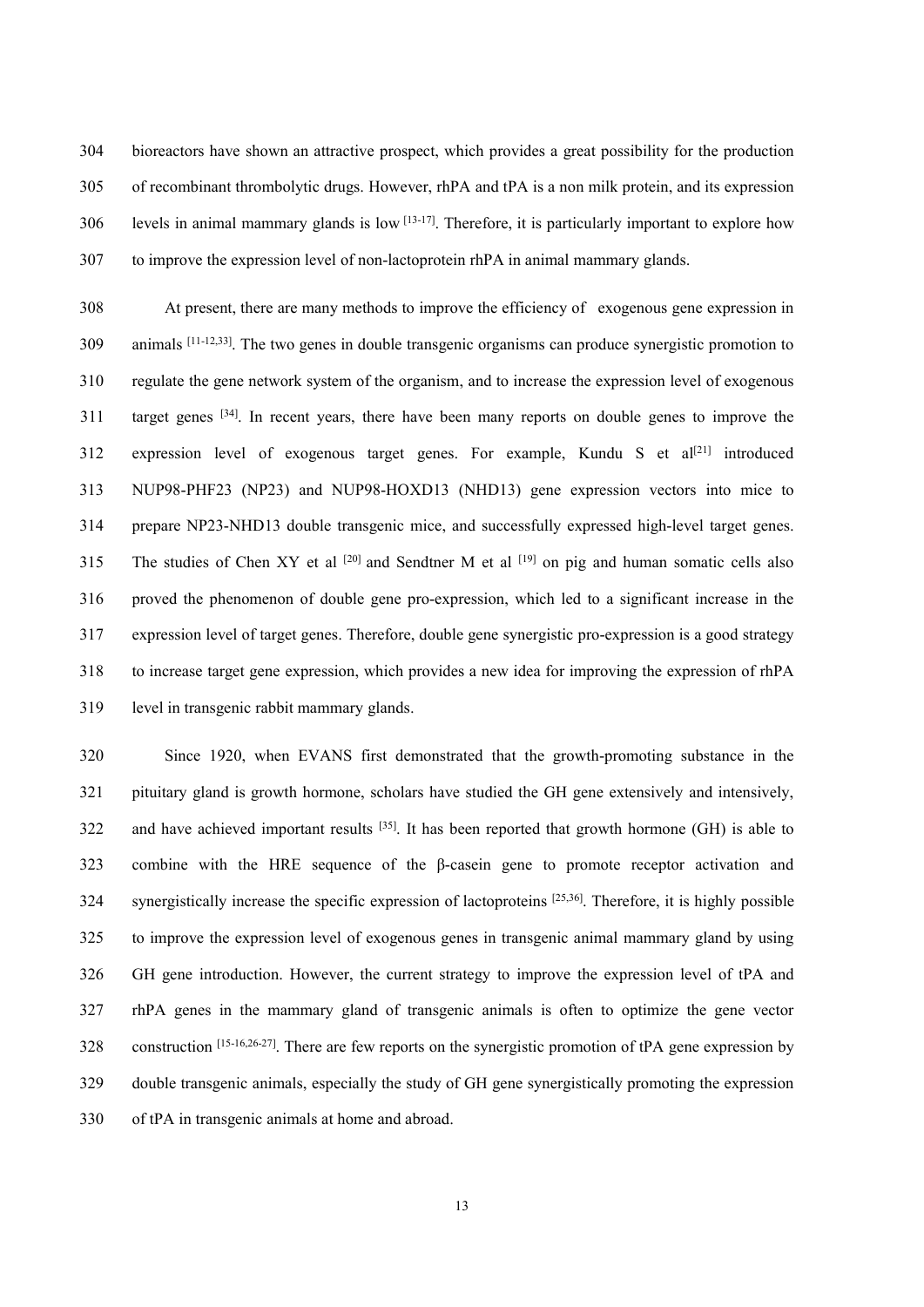Rabbit is one of the most widely used experimental animals in life science. It is also a model organism commonly used in transgenic experiments. Compared with large animals such as cattle or goat, it has the advantages of more ovulation, short pregnancy, strong fecundity and more estrus throughout the year. Compared with mice, it has the advantages of high lactation and suitable for the production of recombinant medical proteins, which can fill the "blank" between large and small 336 animals [16,37]. The rhPA single transgenic rabbits (goat  $\beta$ -casein gene as the regulatory sequence and 337 verified expression) were selected as the donor rabbits  $[16]$ , and 151 fertilized eggs were obtained by superovulation via FSH/hCG. The gGH gene was injected into the pronucleus of fertilized egg by microinjection, and then transplanted into the synchronous estrus female New Zealand recipient rabbits, respectively. Forty rabbits were successfully delivered. Sixteen rhPA/gGH double transgenic 341 rabbits ( $10\degree$ , $6\degree$ ) were obtained by PCR integration detection, and the double gene integration rate reached 40.0%, which was consistent with the integration efficiency of transgenic rabbits reported at 343 home and abroad [16,38-41]. The mammary gland expression levels of the six rhPA/gGH double transgenic female rabbits showed that rhPA expressed level in whey were about 4.98-12.24g/L, 345 which were much higher than those of rhPA single transgenic rabbits  $(0.27-0.63 \text{ g/L})$ , and increased by about 17.2-23.8 times. Moreover, the strong thrombolytic activity of rhPA expressedin their whey was demonstrated by thrombolytic activity assay in vitro. The result demonstrated that the introduction of gGH gene can greatly promote the expression level of rhPA gene in the mammary gland of transgenic rabbits, and the expression level and thrombolytic activity in our study 350 was significantly better  $[13-17,26-27]$ .

 In addition, many studies on GH transgenic animals have focused on the ability of growth hormone to regulate the growth of the organism, resulting in a "super" species with an individual 353 is exceeding that of the general wild type  $[42]$ . However, the rhPA/gGH double transgenic rabbits 354 obtained in this study showed that the gGH gene did not affect the growth and development of transgenic rabbits by comparing their growth and development with normal non-transgenic rabbits, and the transgenic rabbits with integrated gGH were able to grow and develop normally into 357 adulthood. In general, the body weight of New Zealand adult rabbits is  $4.0-5.0$  kg  $^{[43]}$ . In our study, the six double transgenic rabbits were continuously monitored for 10 months, and it was found that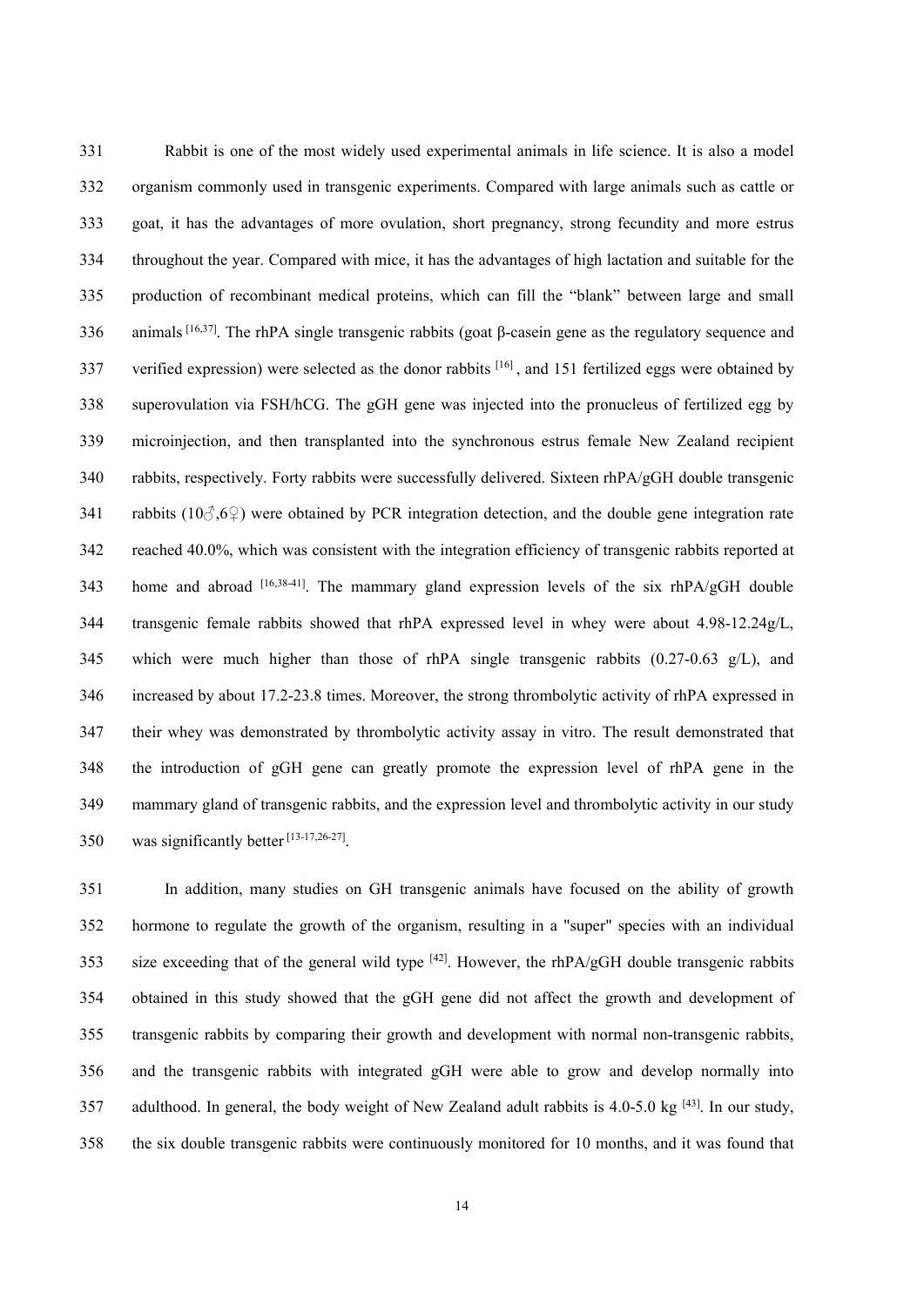there was no significant difference in body weight between the transgenic rabbits,rhPA transgenic and normal non-transgenic rabbits at different stages of growth and development. The body weights were 4.5–5.0 kg at the age of 7–10 months, and the weight growth was not obvious. It was speculated that the transgenic rabbits had the same growth pattern as the normal rabbits. The analysis of the results proved that the gGH introduced in this experiment did not affect the growth and development of the transgenic rabbits. The reason may be due to the fact that the gGH selected for the experiment derived from goats rather than rabbits, which could not produce physiological effects similar to those in goats and did not affect the growth and development of the rabbits. Moreover, the gene expression is a multifaceted effect involving integration sites, epigenetics, copy number of 368 exogenous gene, relevant hormone levels and gene networks <sup>[44-46]</sup>. Therefore, the related studies still need to be continued.

## **4 Conclusion**

 The successful preparation of rhPA/gGH double transgenic rabbits by secondary transgenic not only ensured the integration rate of the double genes, but also made the rhPA expression level more comparable. Through the monitoring of the expressed rhPA content in rabbits whey and the body weight at different growth and development stages, it was proved that the rhPA/gGH double transgenic rabbits could significantly increase the expression of rhPA in the mammary gland and maintain a high level of thrombolytic activity. At the same time, the introduced gGH had no significant effect on the growth and development of rabbits, which laid a foundation for the preparation of high-expression transgenic rabbits and other animals in the future, and also provided a new technology and method for the establishment of transgenic animal mammary gland bioreactors and transgenic breeding.

# **Acknowledgments**

 Supported by General project of philosophy and social sciences research in Colleges and universities in Jiangsu Province(2019SJA0808), General Project of Natural Science Foundation of Jiangsu 386 Province Colleges and Universities (19KJB180030), Outstanding young backbone Teacher project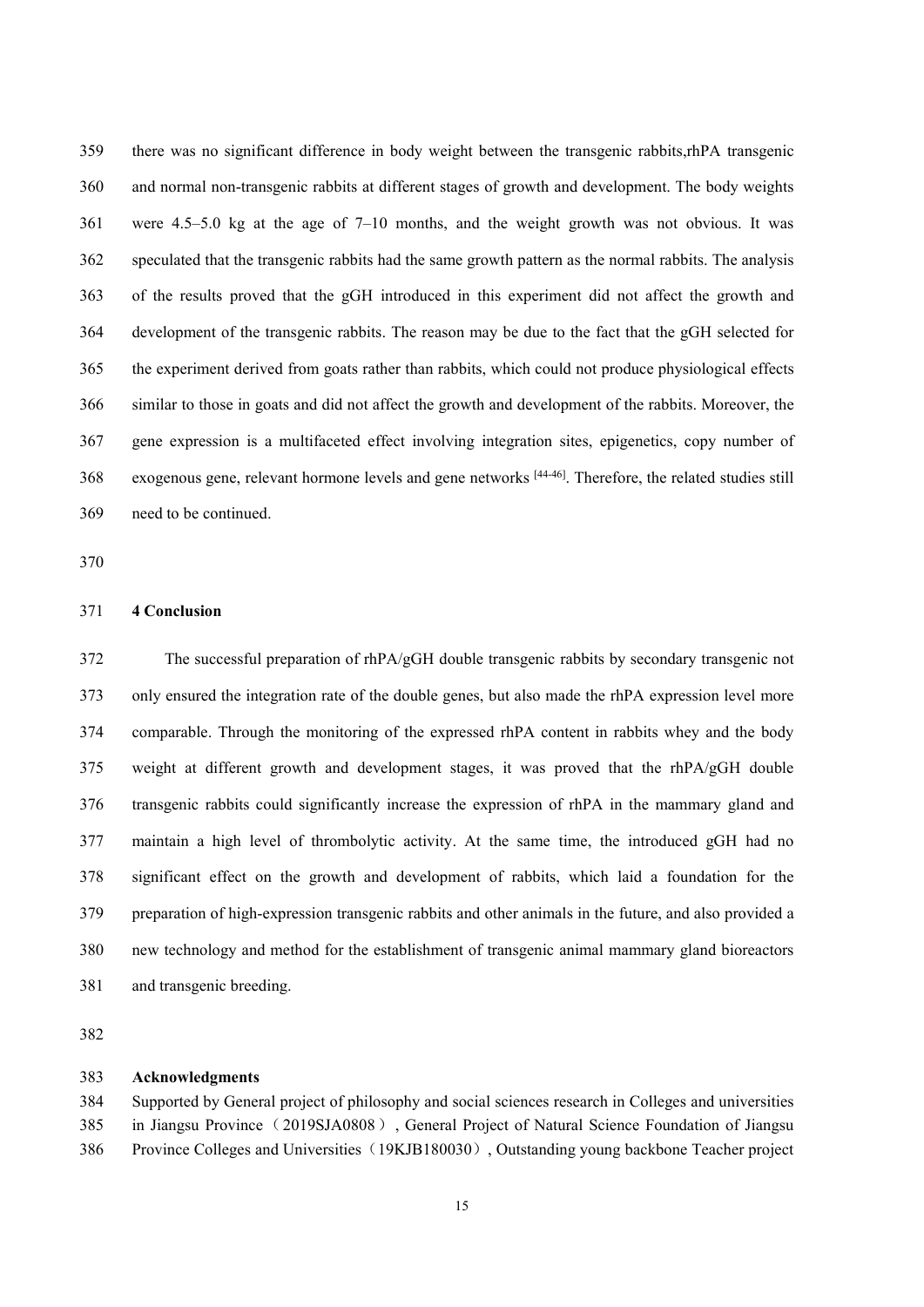of Jiangsu University "Qinglan Project"(Su teacher's letter [2021] No. 11) ,The Science and

Technology Project of Jiangxi Provincial Health Commission (202130652,202130627,

20191079), The Open Project of Key Laboratory of Prevention and treatment of

390 cardiovascular and cerebrovascular diseases, Ministry of Education(XN201913), The

First Affiliated Hospital of Gannan Medical College Doctor Start-up Fund(QD066,

QD076), The Science and Technology Project of The First Affiliated Hospital of

- Gannan Medical College Fund(YJYB202005).
- 

## **Disclosure Statement**

 Shaozheng Song and Yaoling Luo are the first author,Zhengyi He and Junsong Ye, Zhengyi He is the first correspondence author.and all the authors report no declarations of interest conflict. All authors reviewed and approved to be accountable for all aspects of the final manuscript.

# **References**

- [1] Shi K, Zou M, Jia DM, Shi S, Yang X, Liu Q, Dong JF, Sheth KN, Wang X, Shi FD. tPA Mobilizes Immune Cells ThatExacerbate Hemorrhagic Transformation in Stroke[J]. Circ Res, 2021,128(1):62-75.
- [2] Otsu Y, Namekawa M, Toriyabe M, Ninomiya I, Hatakeyama M, Uemura M, Onodera O, Shimohata T, Kanazawa M. Strategies to prevent hemorrhagic transformation after reperfusion therapies for acute ischemic stroke: A literature review[J]. J Neurol Sci, 2020, 419:117217.
- [3] Whyte CS, Mutch NJ. uPA-mediated plasminogen activation is enhanced by polyphosphate[J]. Haematologica, 2021,106(2):522- 531.
- [4] Malik P, Patel UK, Kaul S, Singla R, Kavi T, Arumaithurai K, Jani VB. Risk factors and outcomes of intravenous tissue plasminogen activator and endovascular thrombectomy utilization amongst pediatrics acute ischemic stroke[J]. Int J Stroke, 2021, 16(2):172-183.
- [5] Miyamoto Y, Aso S, Iwagami M, Morita K, Fushimi K, Hamasaki Y, Nangaku M, Doi K, Yasunaga H. Expanded Indication for Recombinant Tissue Plasminogen Activator from 3 to 4.5 h afterOnset of Stroke in Japan[J]. J Stroke Cerebrovasc Dis, 2020, 29(12):105341.
- [6] Wu T, Li P, Sun D. Assessing the Clinical Efficacy of Recombinant Tissue Plasminogen Activator on Acute Cerebral Infarction[J]. J Nanosci Nanotechnol, 2020,20(12):7781-7786.
- [7] Jiang Y, Yu Y. Transgenic and gene knockout mice in gastric cancer research[J]. Oncotarget, 2017,8(2):3696-3710.
- [8] Mianné J, Bourguignon C, Nguyen Van C, Fieldès M, Nasri A, Assou S, De Vos J. Pipeline for the Generation and Characterization of Transgenic Human Pluripotent Stem Cells Using theCRISPR/Cas9 Technology[J]. Cells, 2020,9(5):1312.
- [9] Ariyoshi Y,Takeuchi K, Pomposelli T, Ekanayake-Alper DK, Shimizu A, Boyd L, Estime E, Ohta M, Asfour A, Scott Arn J, Ayares D, Lorber M, Sykes M, Sachs D, Yamada K. Antibody reactivity with new antigens revealed in multi-transgenic triple knockout pigs may
- 420 cause early loss of pig kidneys in baboons[J]. Xenotransplantation, 2021,28(1):e12642.
- [10] Ding K, Shen J, Hafiz Z, Hackett SF, Silva RLE, Khan M, Lorenc VE, Chen D, Chadha R, Zhang M, Van Everen S, Buss N, Fiscella M, Danos O,Campochiaro PA. AAV8-vectored suprachoroidal gene transfer produces widespread ocular transgene expression[J]. J Clin Invest, 2019,129(11):4901-4911.
- [11] Weber-Adrian D, Kofoed RH, Chan JWY, Silburt J, Noroozian Z, Kügler S, Hynynen K, Aubert I. Strategy to enhance transgene expression in proximity of amyloid plaques in a mouse model of Alzheimer's disease. Theranostics, 2019,9(26):8127-8137.
- [12] El Marjou F, Jouhanneau C, Krndija D. Targeted Transgenic Mice Using CRISPR /Cas9 Technology[J]. Methods Mol Biol, 2021,2214:125-141.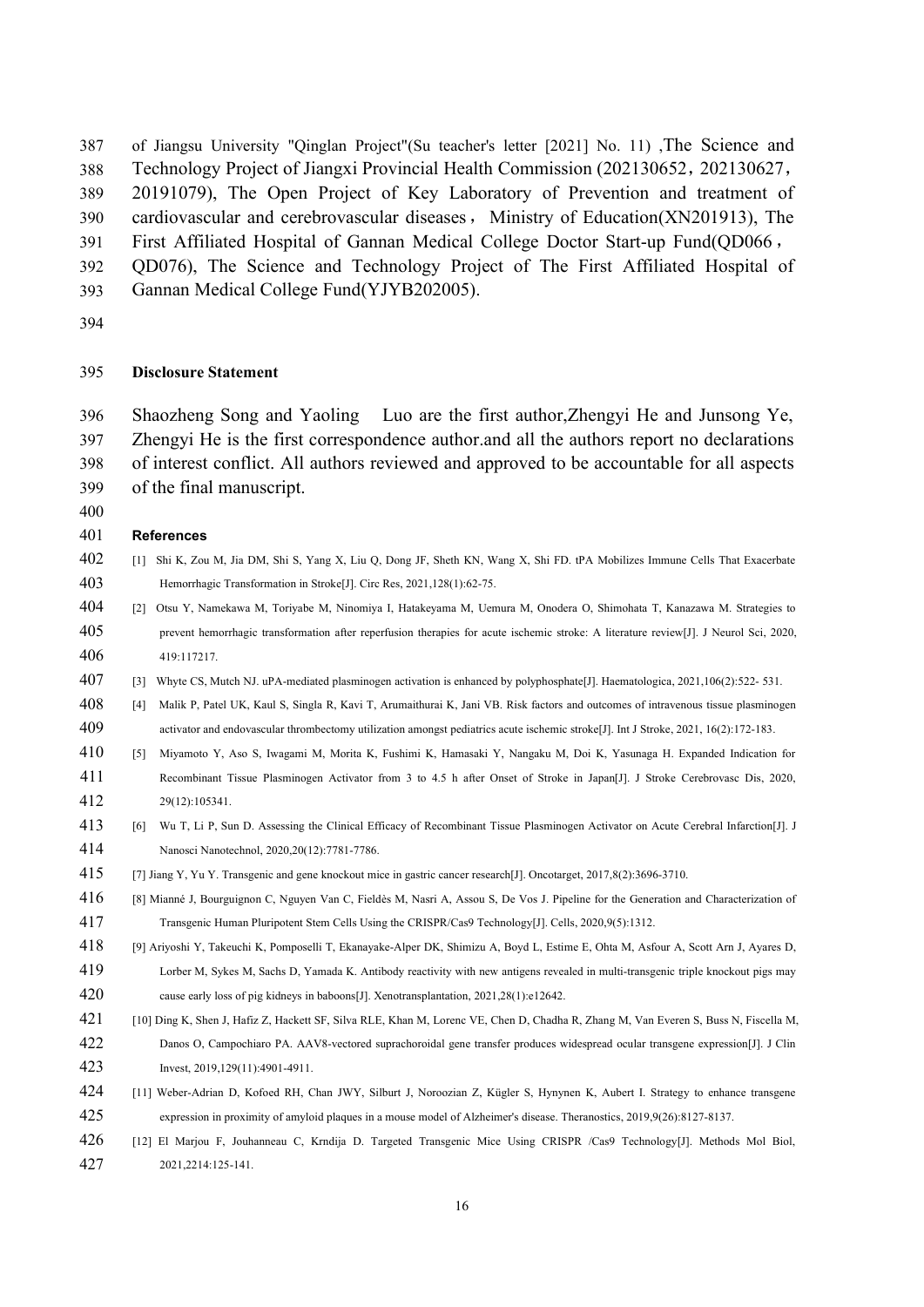- [13] Ebert KM, Selgrath JP, DiTullio P, [Denman](https://www.ncbi.nlm.nih.gov/pubmed/?term=Denman%20J%5BAuthor%5D&cauthor=true&cauthor_uid=1367544) J, [Smith](https://www.ncbi.nlm.nih.gov/pubmed/?term=Smith%20TE%5BAuthor%5D&cauthor=true&cauthor_uid=1367544) TE, [Memon](https://www.ncbi.nlm.nih.gov/pubmed/?term=Memon%20MA%5BAuthor%5D&cauthor=true&cauthor_uid=1367544) MA, [Schindler](https://www.ncbi.nlm.nih.gov/pubmed/?term=Schindler%20JE%5BAuthor%5D&cauthor=true&cauthor_uid=1367544) JE, [Monastersky](https://www.ncbi.nlm.nih.gov/pubmed/?term=Monastersky%20GM%5BAuthor%5D&cauthor=true&cauthor_uid=1367544) GM, [Vitale](https://www.ncbi.nlm.nih.gov/pubmed/?term=Vitale%20JA%5BAuthor%5D&cauthor=true&cauthor_uid=1367544) JA, [Gordon](https://www.ncbi.nlm.nih.gov/pubmed/?term=Gordon%20K%5BAuthor%5D&cauthor=true&cauthor_uid=1367544) K. Transgenic production of a variant of human tissue-type plasminogen activator in goat milk: generation of transgenic goats and analysis of expression[J]. Biotechnology (N Y),1991,9(9):835-838.
- [14] Lu Y, Deng J,Cheng X, Zhou J,Huang P. Construction of La-tPA vector and expression in the mammary gland of transgenic mice[J]. Chin J Biotechnol, 1999,15(2):99-103.
- [15] Zhou Y, Lin Y, Wu X, Xiong F, Lv Y, Zheng T, Huang P, Chen H.The high-level expression of human tissue plasminogen activator in the milk of transgenic mice with hybrid gene locus strategy[J]. Mol Biotechnol, 2012 ,50(2):137-144.
- [16] Song S, Ge X, Cheng Y, Lu R, Zhang T, Yu B, Ji X, Qi Z, Rong Y, Yuan Y, Cheng Y. High-level expression of a novel recombinant human plasminogen activator (rhPA) in the milk of transgenic rabbits and its thrombolytic bioactivity in vitro[J]. Mol Biol Rep, 2016,43(8):775-783.
- [17] Song S, He Z, MeiJ, Qi Z, Chen S, Xu S, Yuan Y,Cheng Y. Affinity purification of recombinant human plasminogen activator from transgenic rabbit milk using a novel polyolresponsive monoclonal antibody[J]. Tropical Journal of Pharmaceutical Research, 2016, 15 (5): 905-911.
- [18] Bao Z, Lin J, Ye L, Zhang Q, Chen J, Yang Q,Yu Q. Modulation of Mammary Gland Development and Milk Production by Growth Hormone Expression in GH Transgenic Goats[J]. Front Physiol, 2016,7:278.
- [19] Sendtner M, Götz R, Holtmann B, Escary JL, Masu Y, Carroll P, Wolf E, Brem G, Brület P, Thoenen H. Cryptic physiological trophic support of motoneurons by LIF revealed by double gene targeting of CNTF and LIF[J]. Curr Biol, 1996,6(6):686-694.
- [20] Chen XY, Zhu ZW, Yu FX, Huang J, Hu XR, Pan JZ. Production of germline transgenic pigs co-expressing double fluorescent proteins by lentiviral vector[J]. Anim Reprod Sci, 2016,174:11-19.
- [21] Kundu S, Park ES, Chung YJ, Walker RL, Zhu YJ, Negi V, Meltzer PS, Aplan PD. Thymic precursor cells generate acute myeloid leukemia in NUP98-PHF23/NUP98-HOXD13 double transgenic mice[J]. Sci Rep, 2019,9(1):17213.
- [22] Gomes MES,Kanazawa TY, Riba FR, Pereira NG, Zuma MCC, Rabelo NC, Sanseverino MT, Horovitz DDG, Llerena JC Jr, Cavalcanti 450 DP, Gonzalez S. Novel and Recurrent Mutations in the FGFR3 Gene and Double Heterozygosity Cases in a Cohort of Brazilian

Patients with Skeletal Dysplasia[J]. Mol Syndromol, 2018,9(2):92-99.

- [23] Lunesu MF, Bomboi GC, Marzano A, Comin A, Prandi A, Sechi P, Nicolussi PS, Decandia M, Manca C, Atzori AS, Molle G, Cannas A. Metabolic and hormonal control of energy utilization and partitioning from early to midlactation in Sarda ewes and Saanen goats[J]. J
- Dairy Sci, 2021,104(3):3617-3631.
- [24] Nishihara K, Kobayashi R, Suzuki Y, Sato K, Katoh K, Roh S. Post-prandial decrease in plasma growth hormone levels is not related to the increase in plasma insulin levels in goats[J]. Asian-Australas J Anim Sci, 2017,30(12):1696-1701.
- [25] Li L, He ML, Liu Y, Zhang YS. Buffering agent-induced lactose content increases via growth hormone-mediated activation of gluconeogenesis in lactating goats[J]. Physiol Res, 2018,67(2):317-329.
- [26] Lu R, Zhang T, Song S,Zhou M, Jiang L, He Z, Yuan Y, Yuan T,Lu Y, Yan K, Cheng Y. Accurately cleavable goat β-lactoglobulin 460 signal peptide efficiently guided translation of a recombinant human plasminogen activator in transgenic rabbit mammary gland[J]. Biosci Rep, 2019,39(6):BSR20190596.
- [27] He Z, Jiang L, Zhang T, Zhou M, Wu D, Yuan T, Yuan Y, Cheng Y. Efficient increase of the novel recombinant human plasminogen activator expression level and stability through the use of homozygote transgenic rabbits[J]. Int J Mol Med, 2018, 42(4):2269-2275.
- [28] Cohen H, Isenberg DA. How I treat anticoagulant-refractory thrombotic antiphospholipid syndrome[J]. Blood, 2021,137(3):299-309.
- [29] Liang F, Wang Y. Coronary heart disease and atrial fibrillation: a vicious cycle[J]. Am J Physiol Heart Circ Physiol,2021,320(1): H1-H12.
- [30] Warach SJ, Dula AN, Milling TJ Jr. Tenecteplase Thrombolysis for Acute Ischemic Stroke[J]. Stroke, 2020,51(11):3440-3451.
- [31] Wang X, Liu Y, Suo Y, Qin D, Ren M, Lei R, Zhang Y, Wang Y. Intravenous Recombinant Tissue-Type Plasminogen Activator Thrombolysis for Acute Central Retinal Artery Occlusion[J]. J Craniofac Surg, 2021,32(1):313-316.
- [32] Wright G, Carver A, Cottom D, Reeves D, Scott A, Simons P, Wilmut I, Garner I, Colman A. High level expression of active human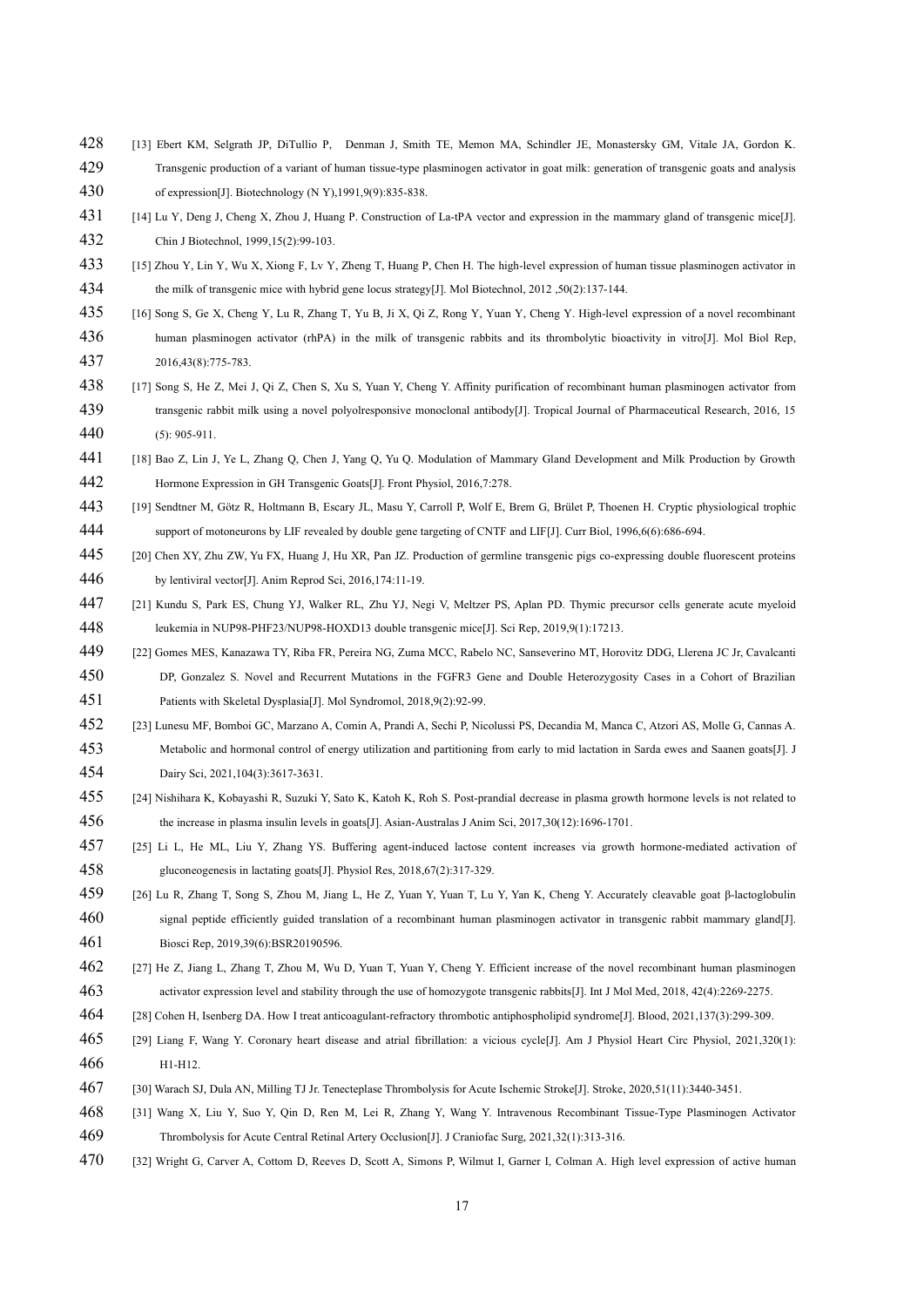- alpha-1-antitrypsin in the milk of transgenic sheep[J]. Biotechnology (N Y), 1991,9(9):830-834.
- [33] Li C, Mishra AS, Gil S, Wang M, Georgakopoulou A, Papayannopoulou T, Hawkins RD, Lieber A. Targeted Integration and High-Level Transgene Expression in AAVS1 Transgenic Mice after In Vivo HSC Transduction with HDAd5/35++ Vectors[J]. Mol Ther, 2019,27(12):2195-2212.
- [34] Torres V, Barra L, Garcés F, Ordenes K, Leal-Ortiz S, Garner CC, Fernandez F, Zamorano P. A bicistronic lentiviral vector based on the 1D/2A sequence of foot-and-mouth disease virus expresses proteins stoichiometrically[J]. J Biotechnol, 2010,146(3):138-142.
- [35] Duchén K, Lindberg A, Kiplok K, Kriström B. Using a spontaneous profile rather than stimulation test makes the KIGS idiopathic growth hormone deficiency model more accessible for clinicians[J]. Acta Paediatr, 2017,106(9):1481-1486.
- [36] Zhou Y, Akers RM, Jiang H. Growth hormone can induce expression of four major milk protein genes in transfected MAC-T cells[J]. J Dairy Sci, 2008,91(1):100-108.
- [37] Xu J, Zhang J,Yang D, Song J, Pallas B, Zhang C, Hu J, Peng X, Christensen ND, Han R, Chen YE. Gene Editing in Rabbits: Unique Opportunities for Translational Biomedical Research[J]. Front Genet, 2021,12:642444.
- [38] Hammer RE, Pursel VG, Rexroad CE Jr, Wall RJ, Bolt DJ, Ebert KM, Palmiter RD, Brinster RL. Production of transgenic rabbits, sheep and pigs by microinjection[J]. Nature, 1985,315(6021):680-683.
- [39] Fan J, Wang Y, Chen YE. Genetically Modified Rabbits for Cardiovascular Research[J]. Front Genet, 2021,12:614379.
- [40] Sorop O, van de Wouw J, Chandler S, Ohanyan V, Tune JD, Chilian WM, Merkus D, Bender SB, Duncker DJ. Experimental animal 487 models of coronary microvascular dysfunction[J]. Cardiovasc Res, 2020,116(4):756-770.
- [41] Küçük N, Uçan U, Raza S,Erdoğan G, Aksoy M. Comparative efficiency of novel laparoscopic and routine vaginalinseminations with cryopreserved semen in rabbits[J]. Reprod Domest Anim, 2021,56(8):1059-1065.
- [42] Palmiter RD, Norstedt G, Gelinas RE, Hammer RE, Brinster RL. Metallothionein-human GH fusion genes stimulate growth of mice[J].Science, 1983 ,222(4625):809-814.
- [43] Rodríguez-De Lara R, Fallas-López M, García-Muñiz JG, Martínez-Hernández PA, Rangel-Santos R, Maldonado-Siman E, Cadena-Meneses JA. Sexual behavior and seminal characteristics of fertile mature New Zealand White male rabbits of different body weights[J]. Anim Reprod Sci, 2015,152:90-98.
- [44] Fischer A, Manske K, Seissler J, Wohlleber D, Simm N, Wolf-van Buerck L, Knolle P, Schnieke A, Fischer K. Cytokine-inducible promoters to drive dynamic transgene expression: The "Smart Graft" strategy[J]. Xenotransplantation, 2020,27(6):e12634.
- [45] Rocha-Martins M, Cavalheiro GR, Matos-Rodrigues GE, Martins RA. From Gene Targeting to Genome Editing: Transgenic animals applications and beyond[J]. An Acad BrasCienc, 2015,87(2 Suppl):1323-1348.
- [46] Keravala A, Gasmi M. Expression Cassette Design and Regulation of Transgene Expression[J]. Int Ophthalmol Clin, 2021,61(3): 17-33.

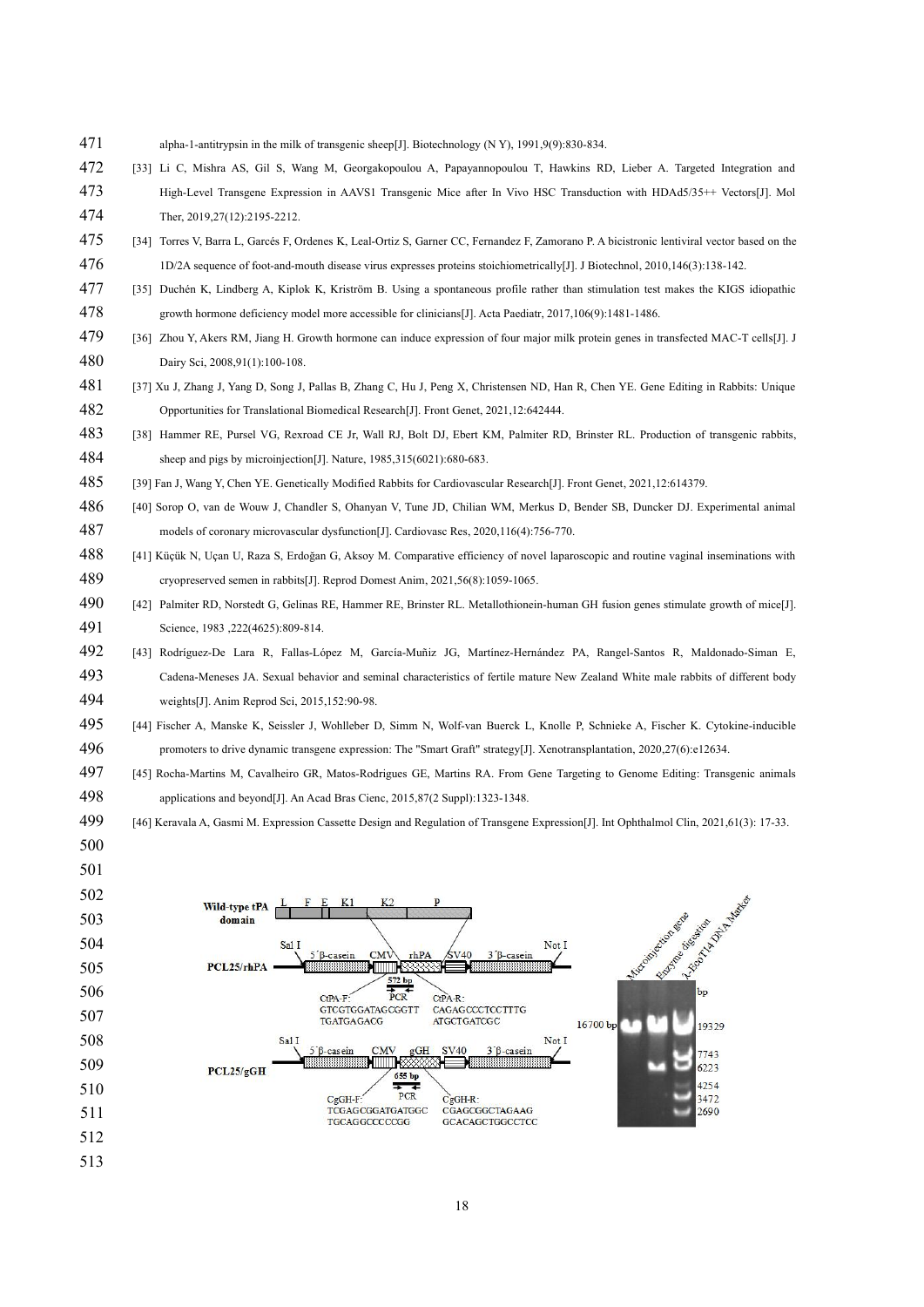

⇩

Ċ

- 
- 
- 
- 
- 
- 
- 
- 



**G** 

贝

Fig. 2 The preparation flow-process diagram of transgenic rabbit

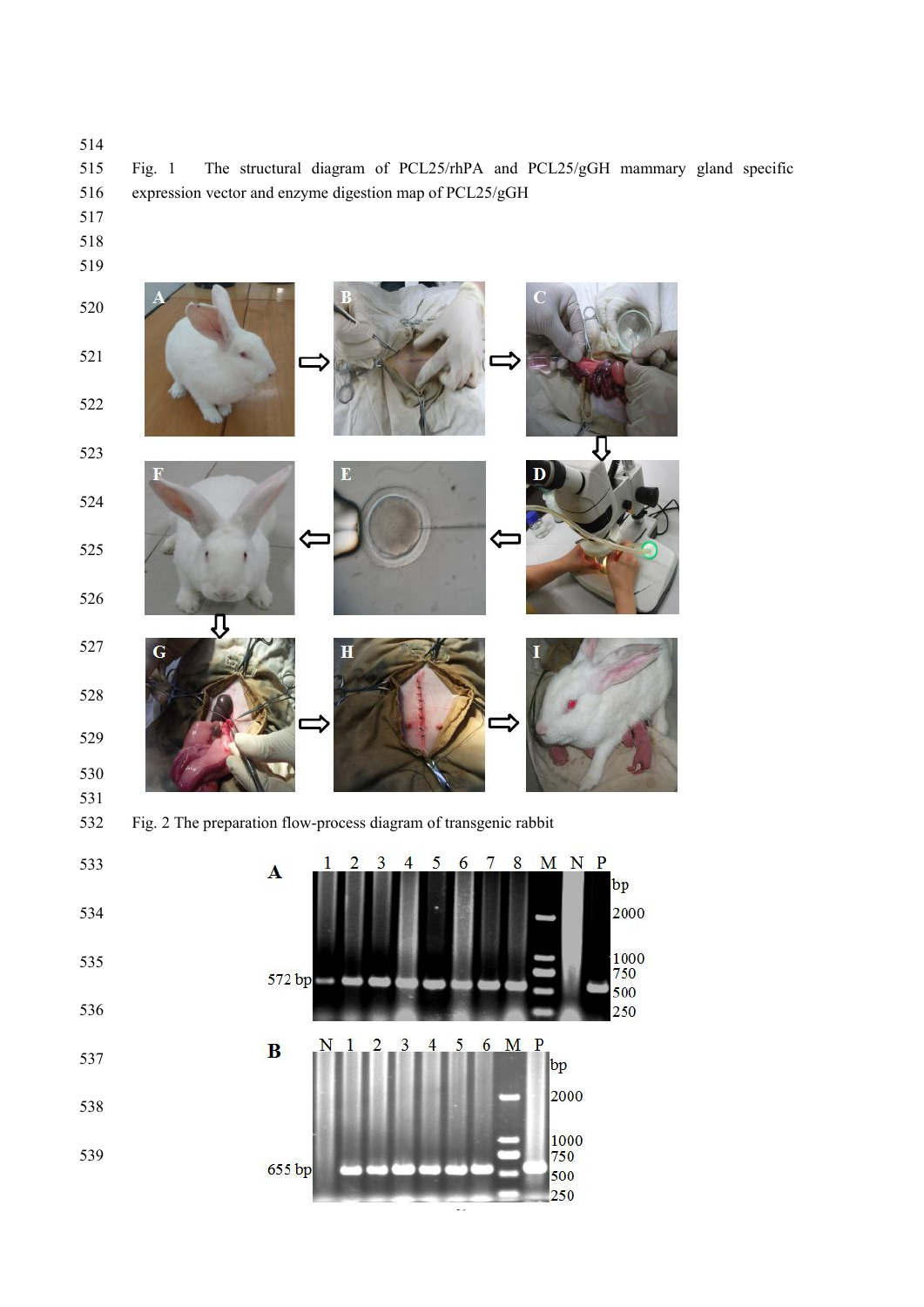541 Fig. 3 Electrophoresis of transgenic rabbits by PCR integration detection

 A: PCR integration detection of rhPA gene. 1-8: rhPA transgenic rabbits; P: PCL25/rhPA plasmid (positive control); N: Normal non-transgenic rabbits (negative control); M:DL2000 Marker.

 B: PCR integration detection of gGH gene. 1-6: rhPA/gGH double transgenic rabbits; P: PCL25/gGH plasmid (positive control); N: Normal non-transgenic rabbits (negative control); M:DL2000 Marker.



559 Fig. 4 The expression and analysis of rhPA in mammary glands of transgenic rabbits

 A: The standard curve of rhPA expression level in mammary glands of transgenic rabbits. The OD450 value was used as the abscissa and the concentration of alteplase standard (mg · L-1) as the 562 ordinate. The concentration of ateplase were 0, 0.25, 0.5, 1.0, 2.0, 4.0, 8.0 and 16.0 mg·L<sup>-1</sup>, respectively. All rabbits whey were diluted 1000 times with PBS.

564 B: The expression level of tPA in mammary gland of transgenic rabbits.  $* P < 0.05$  compared with rhPA single transgenic rabbits.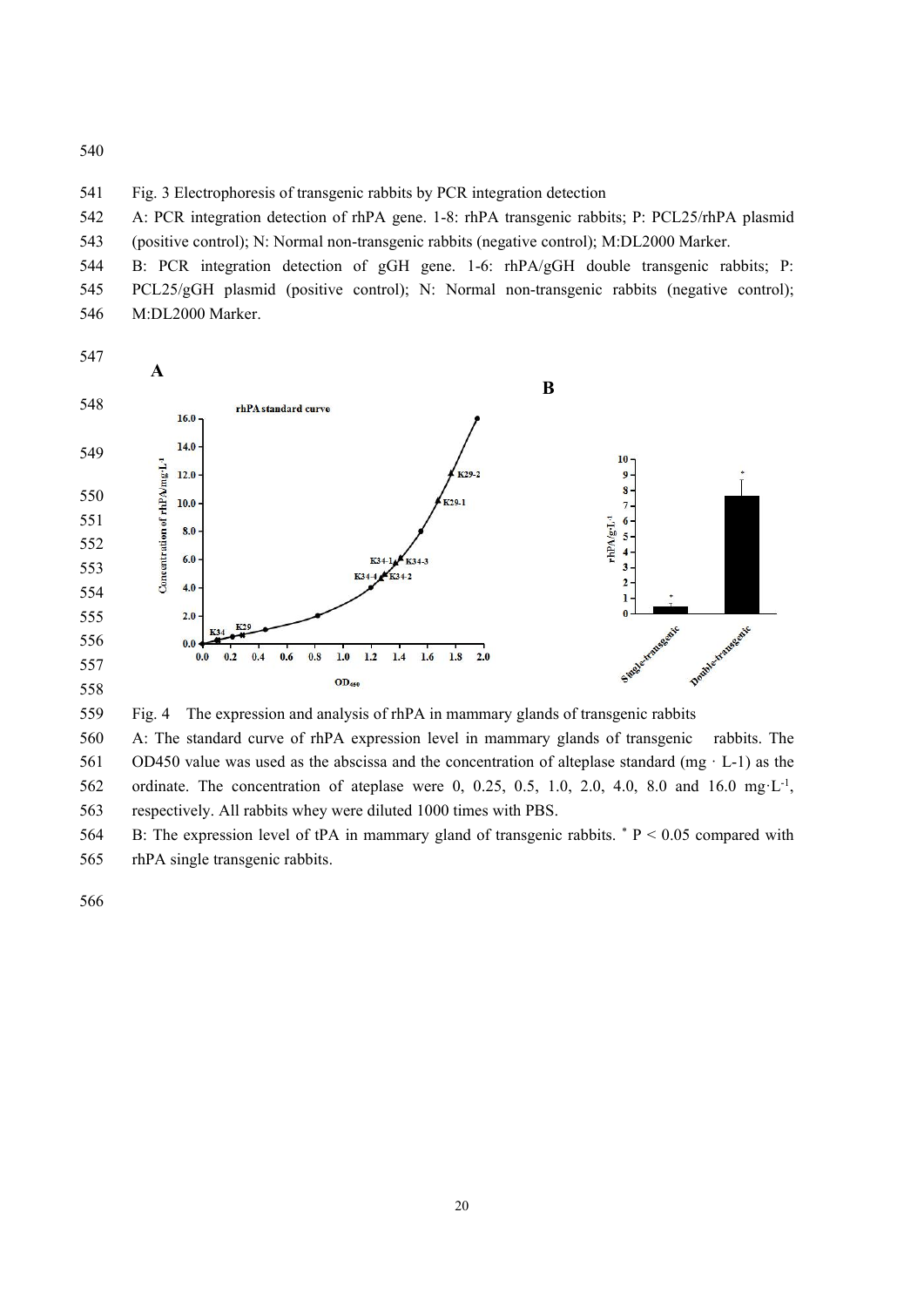



568 Fig. 5 Western blotting detection results of single and double transgenic rabbits whey

All rabbits whey were diluted 1000 times with PBS.

 A: M: Protein molecular weight standard;1:K29 transgenic rabbit;2:K29-1 transgenic rabbit; 3:K29-2 transgenic rabbit; 4: Normal non-transgenic rabbit; 5:PBS;6: tPA standard.

 B: M: Protein molecular weight standard;1:K34 transgenic rabbit; 2:K34-1 transgenic rabbit; 3:K34-2 transgenic rabbit;4:K34-3 transgenic rabbit;5:K34-4 transgenic rabbit; 6: Normal non-transgenic rabbit; 7:PBS;8: tPA standard.



Fig.6

The detection of rhPA activity function in transgenic rabbit whey by FAPA

All whey were diluted 1000 times with PBS.

 A:1: K34-1 transgenic rabbit; 2: 1.0 mg/L alteplase standard; 3: PBS; 4:K34 transgenic rabbit; 5:K34-2 transgenic rabbit; 6: Normal non-transgenic rabbit.

 B:1: K29-3 transgenic rabbit; 2: K29-1 transgenic rabbit;3:K29-2 transgenic rabbit;4:K29-4 transgenic rabbit;5:1.0 mg/L alteplase standard; 6:K29 transgenic rabbit; 7: Normal non-transgenic rabbit.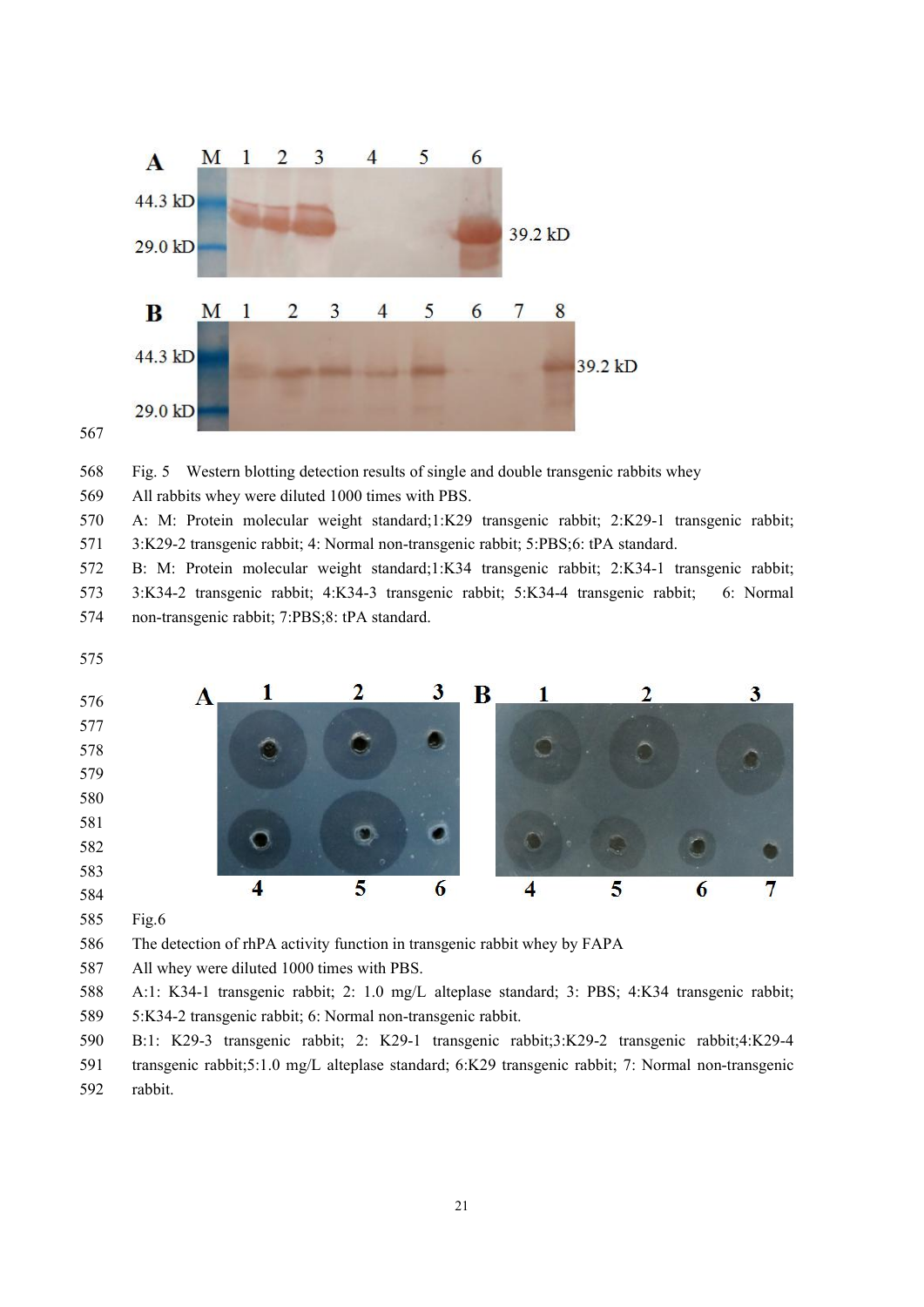

Weight analysis of 10 month old transgenic rabbits 



609 Fig. 8 The comparative analysis of body weight of 10 month old transgenic rabbits (P $>0.05$ )

- 
- 

# 612 Table 1 The primers sequences of PCR

| <b>Primer name</b> | Primer sequence $(5'–3')$     | Product Size<br>bp) |
|--------------------|-------------------------------|---------------------|
| $CgGH-F$           | TCGAGCGGATGATGGCTGCAGGCCCCCGG | 572                 |
| $CgGH-R$           | CGAGCGGCTAGAAGGCACAGCTGGCCTCC |                     |